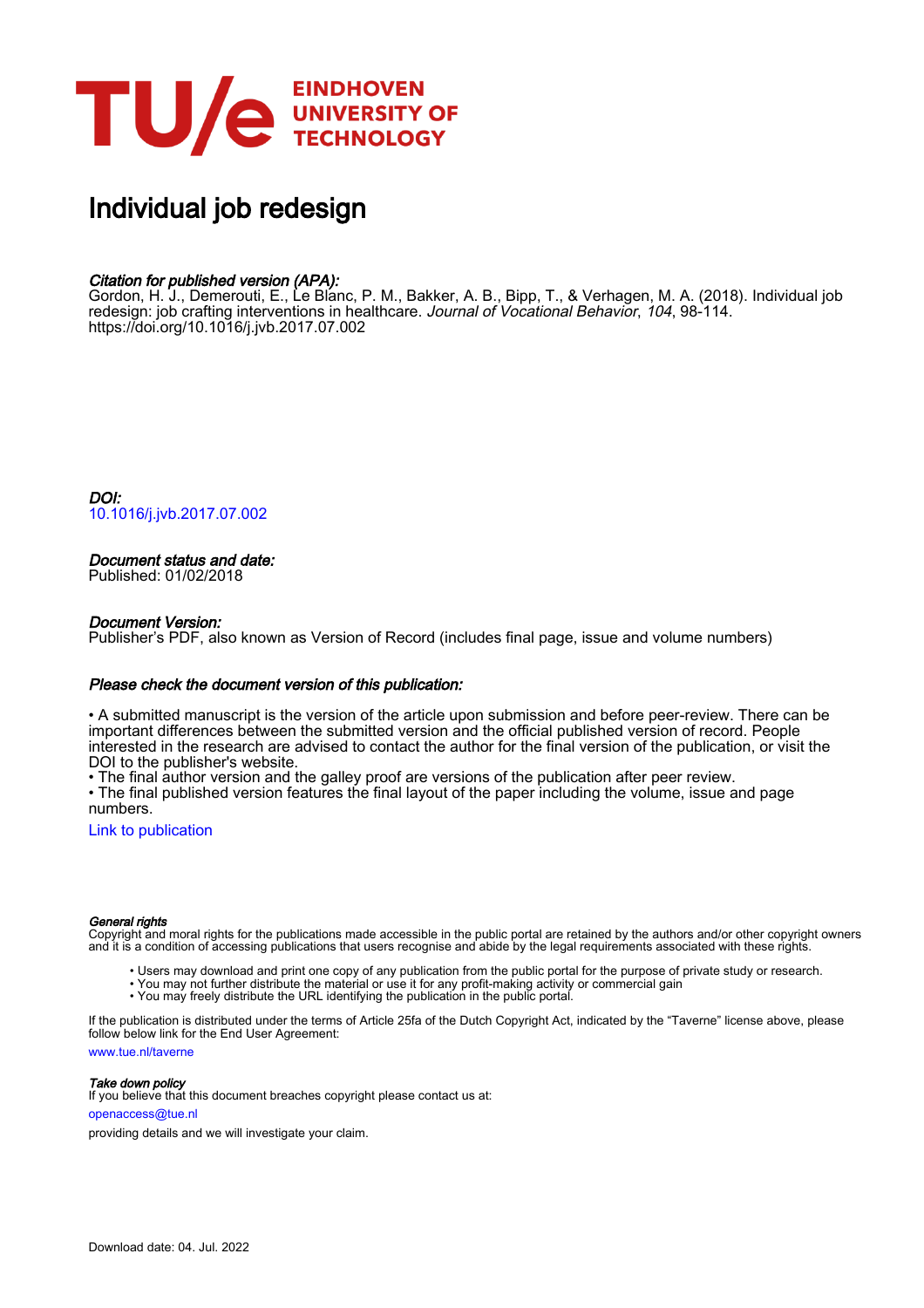Contents lists available at [ScienceDirect](http://www.sciencedirect.com/science/journal/00018791)



## Journal of Vocational Behavior

journal homepage: [www.elsevier.com/locate/jvb](https://www.elsevier.com/locate/jvb)



CrossMark

### Individual job redesign: Job crafting interventions in healthcare

He[a](#page-1-0)ther J. Gordon<sup>a,\*</sup>, Evangelia Demerouti<sup>a</sup>, Pascale M. Le Blanc<sup>a</sup>, Arnold B. Bakker<sup>[b](#page-1-2)[,e](#page-1-3)</sup>, Tanja Bipp<sup>[c,](#page-1-4)[f](#page-1-5)</sup>, Marc A.M.T. Verhagen<sup>[d](#page-1-6)</sup>

<span id="page-1-0"></span><sup>a</sup> Eindhoven University of Technology, The Netherlands

<span id="page-1-2"></span><sup>b</sup> Erasmus University Rotterdam, The Netherlands

<span id="page-1-4"></span><sup>c</sup> Open University of The Netherlands, The Netherlands

<span id="page-1-6"></span><sup>d</sup> Diakonessen Hospital Utrecht, The Netherlands

<span id="page-1-3"></span><sup>e</sup> Lingnan University, Hong Kong, China

<span id="page-1-5"></span>f Julius Maximilian University of Würzburg, Germany

#### ARTICLE INFO

Keywords: Employee engagement Job crafting Job demands-resources model Job performance Job redesign interventions

#### ABSTRACT

In two quasi-experimental studies – Study 1 among medical specialists  $(N = 119)$  and Study 2 among nurses ( $N = 58$ ) – we tested the impact of a general and a specific job crafting intervention on health care professionals' well-being and (objective and subjective) job performance. Both groups of participants received training and then set personal job crafting goals for a period of three weeks. The results of a series of repeated measures analyses showed that both interventions were successful. Participation in the job crafting intervention groups were associated with increases in job crafting behaviors, well-being (i.e., work engagement, health, and reduced exhaustion), and job performance (i.e., adaptive, task, and contextual performance) for the medical specialists and nurses relative to the control groups. Though we did not find a significant intervention effect for objective performance, we conclude that job crafting is a promising job redesign intervention strategy that individual employees can use to improve their well-being and job performance.

#### 1. Introduction

The vast majority of job redesign studies have followed a "top-down" approach, in which management optimizes job demands and resources to obtain successful organizational outcomes [\(Briner & Reynolds, 1999; Nielsen, 2013\)](#page-15-0). However, as work shifts from a manufacturing economy towards a knowledge and service economy, job redesign approaches that consider individuals as active creators of their job become increasingly important for intervention success ([Grant & Parker, 2009; Nielsen, Randall, Holten, & Rial-](#page-16-0)[Gonzales, 2010\)](#page-16-0). By emphasizing individuals' reflective collaboration and the influence of both the participants and management on the change process, such approaches offer individuals more job control and utilize their knowledge as the experts [\(Dollard, Le](#page-15-1) [Blanc, & Cotton, 2008\)](#page-15-1). Further, these interventions take into account individuals' active adjustments to their work environment ([Nielsen, 2013\)](#page-16-1) as a way to improve employee health and well-being [\(Le Blanc, Hox, Schaufeli, Taris, & Peeters, 2007](#page-16-2)), as well as organizational outcomes, such as job performance [\(Tims, Bakker, & Derks, 2015](#page-17-0)).

Individual and organizational interests with regard to job design can be integrated by adopting the theoretical framework of the "job demands-resources model" (JDR; [Bakker & Demerouti, 2014, 2017](#page-15-2)). The model forms the basis on how individuals can

E-mail address: [gordonhj@gmail.com](mailto:gordonhj@gmail.com) (H.J. Gordon).

<http://dx.doi.org/10.1016/j.jvb.2017.07.002>

Received 24 April 2016; Received in revised form 29 June 2017; Accepted 10 July 2017 Available online 12 July 2017 0001-8791/ © 2017 Published by Elsevier Inc.

<span id="page-1-1"></span><sup>⁎</sup> Corresponding author at: Dept. Industrial Engineering and Innovation Sciences, Human Performance Management Group, Eindhoven University of Technology, Den Dolech 2, 5612 AZ Eindhoven, The Netherlands.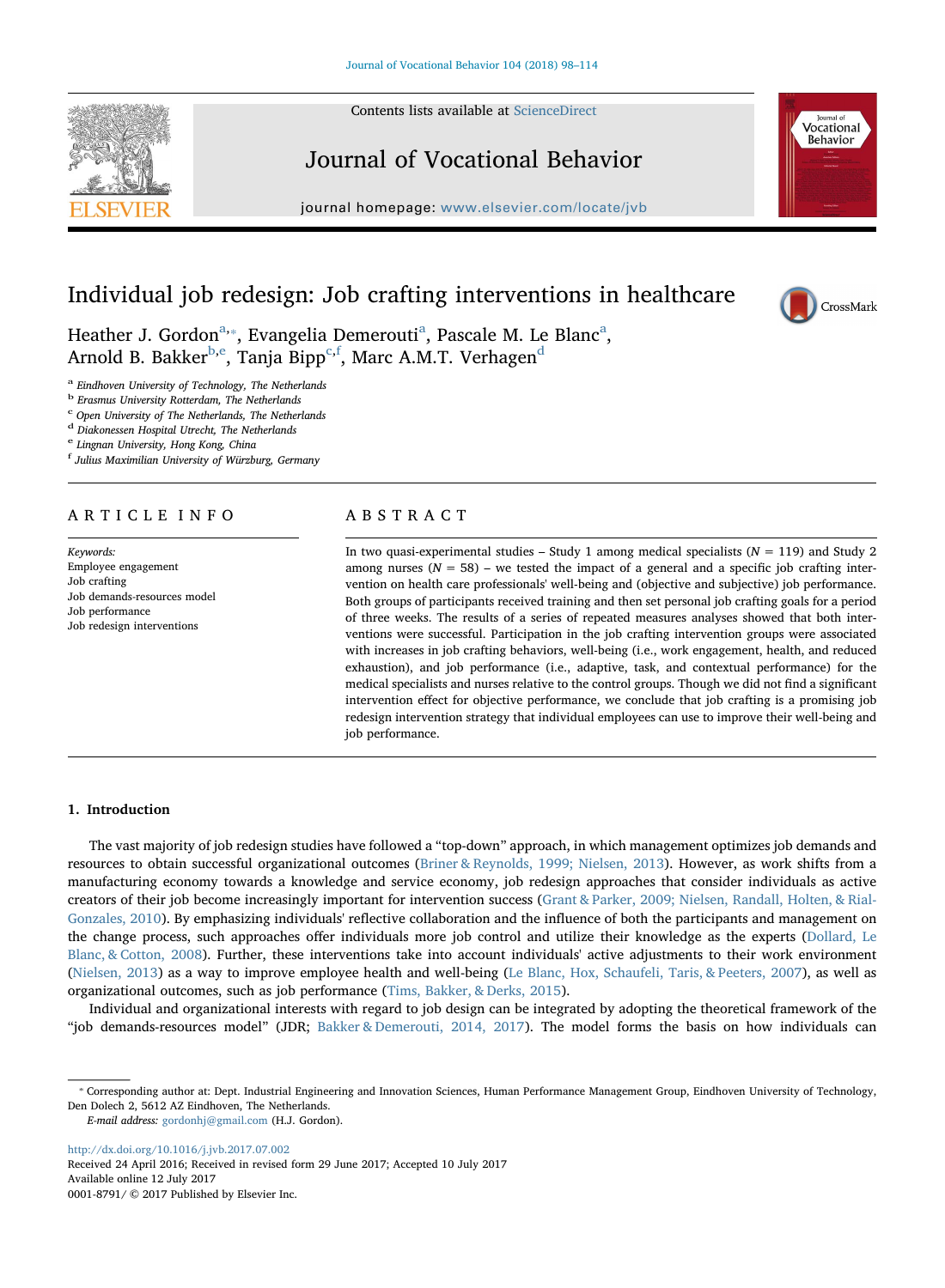proactively "fit" their work environment to their personal skills, needs, and abilities as it stresses the role of individuals in adjusting their job demands and job resources ([Tims, Bakker, & Derks, 2012](#page-16-3)). Little is known about interventions in which individual employees positively and proactively optimize their work environment ([Hornung, Rousseau, Glaser, Angerer, & Weigl, 2010\)](#page-16-4). Teaching employees how to adapt to job demands and resources can have a positive impact on their work-related well-being, motivation, and performance, by preparing them to face future job challenges with more control [\(Seligman, Steen, Park, & Peterson, 2005](#page-16-5)). Although contextual factors keep changing, individuals may gain some control by proactively influencing their job characteristics.

[Wrzesniewski and Dutton \(2001\)](#page-17-1) originally defined "job crafting" as the adjustments employees make in their task, relational, or cognitive boundaries of their work. Other researchers view job crafting as the job (redesign) strategy aimed at optimizing job demands and resources that may increase work engagement and work meaning ([Demerouti & Bakker, 2014; Tims & Bakker, 2010\)](#page-15-3). Job crafting gives individuals control in changing their work environment because it enables individuals to "fit" the job to their needs and preferences by seeking resources, seeking (challenging) demands, and reducing (hindering) demands on a daily basis ([Petrou,](#page-16-6) [Demerouti, Peeters, Schaufeli, & Hetland, 2012; Tims & Bakker, 2010](#page-16-6)). Also in healthcare, there is a growing awareness that recognizes the need for health care professionals to take a proactive role in shaping their future jobs to improve healthcare systems ([Gordon, Demerouti, Le Blanc, & Bipp, 2015\)](#page-16-7).

The central aim of the present research is to investigate the impact of two tailored job crafting interventions in healthcare among medical specialists and nurses, who are trained to optimize and adjust their job demands and resources for personal "fit" and organizational benefits. Our assumption is that such interventions can improve employee well-being and job performance over time because job crafting can increase challenging job demands or job resources, which help employees to achieve their work goals ([Demerouti, 2014](#page-15-4)). By extending the job redesign literature with the inclusion of job crafting, framed within the JD-R theory, we aim to make two major contributions to the literature.

First, we extend research on interventions in organizations as previous research has offered only scarce evidence for the effectiveness of various interventions, mainly with regards to job redesign [\(Briner & Reynolds, 1999; Holman & Axtell, 2016](#page-15-0)), and positive organizational behavior ([Meyers, van Woerkom, & Bakker, 2013](#page-16-8)). The impact of job crafting interventions is largely unknown. While [Berg, Dutton, and Wrzesniewski \(2008\)](#page-15-5) have developed a job crafting exercise, [Van den Heuvel, Demerouti, and Peeters \(2015\)](#page-17-2) have tested a job crafting intervention and found minor effects on job resources and affect. By designing interventions that allow workers more individual control over the specific demands and resources within their work environment, we suggest that these changes can simultaneously improve workers' subjective health and well-being, and subjective and objective performance. Our research also extends on job redesign theory by adding a "thinking-in-action approach" ([Benner, Hooper Kyriakidis, & Stannard, 2011](#page-15-6)) with experiential learning narratives (i.e., involving the active exchange of earlier experiences with colleagues). We expect that these will add to the effectiveness of the intervention by enabling colleagues to learn from each other and from their own past behaviors.

Second, this research contributes to the job crafting literature by examining the effects of job crafting on various work outcomes with experimental field studies. Past studies on job crafting have suggested that proactively optimizing one's job can be beneficial for individuals, but results are mainly correlational and further information is needed to decipher directionality of the effects [\(Leana,](#page-16-9) [Applebaum, & Shevchuk, 2009; Petrou et al., 2012; Van den Heuvel et al., 2015](#page-16-9)). We present the first set of field studies investigating the effect of a job crafting intervention on a range of employees' well-being outcomes, including work engagement, health, and exhaustion as well as on subjective (task, contextual, adaptive) and objective performance outcomes using a quasi-experimental study design. In this way, our studies uncover whether job crafting is really contributing to improve employee well-being and functioning.

#### 1.1. Towards individual job redesign interventions

Organizational processes seem too complex to be captured in (only) strict "traditional" job redesign approaches ([Briner & Reynolds, 1999; Erdogan & Bauer, 2005\)](#page-15-0), and positive, proactive interventions (that work) are scarce but needed in all work domains ([Biron, Karanika-Murray, & Copper, 2012; Meyers et al., 2013\)](#page-15-7). Job redesign theories have been developing since the 1950s with the "motivation-hygiene theory" [\(Herzberg, Mausner, & Snyderman, 1959\)](#page-16-10), which began increasing our understanding of job satisfaction, superior performance, and the roles of intrinsic motivation and extrinsic hygiene factors (e.g., pleasant working conditions). Later, "socio-technical systems theory" started accounting for the mix and interdependencies of the social and technical aspects of work and introduced the autonomous work group ([Trist, Higgin, Murray, & Pollock, 2013](#page-17-3)). Then the "job characteristics theory" (JCT; [Hackman & Oldham, 1976](#page-16-11)) took an interactive approach to how individual differences and job characteristics affected individual responses to work (e.g., attitudes and behavior), which enhanced internal work motivation, and highlighted the role of the individual with regard to job characteristics ([Oldham & Hackman, 2010\)](#page-16-12). Interest in employee participation heightens and then fades in approximately twenty-year cycles [\(Ramsay, 1977\)](#page-16-13). Since managerial interest in employee proactive participation changes over time, these "cycles of control" over work keep occurring [\(Ramsay, 1977\)](#page-16-13). There needs to be a joining of the interests of the individual and the organization (larger system) in which both can mutually benefit [\(Bakker, 2017; Pignata, Biron, & Dollard, 2014](#page-15-8)) and better understand job control ([Bond, Flaxman, & Bunce, 2008](#page-15-9)).

Exploring job crafting within the JD-R model can increase our understanding of the motivating and inhibiting factors that drive employees at work and aid in developing job redesign interventions to target these factors. In detail, the JD-R model considers individuals as active agents in the ever-changing work context ([Demerouti, 2014\)](#page-15-4), who can be motivated to optimize their job demands (i.e., aspects of work that require effort) and resources (i.e., aspects of the job that facilitate effective functioning) to achieve their work goals [\(Bakker, Hakanen, Demerouti, & Xanthopoulou, 2007](#page-15-10)). In the JD-R model, job demands are the effortful, physical, psychological, social or organizational aspects of a job that require effort and can result in strain and energy depletion ([Bakker & Demerouti, 2014](#page-15-2)). Job resources are the physical, psychological, or social aspects of a job that stimulate growth and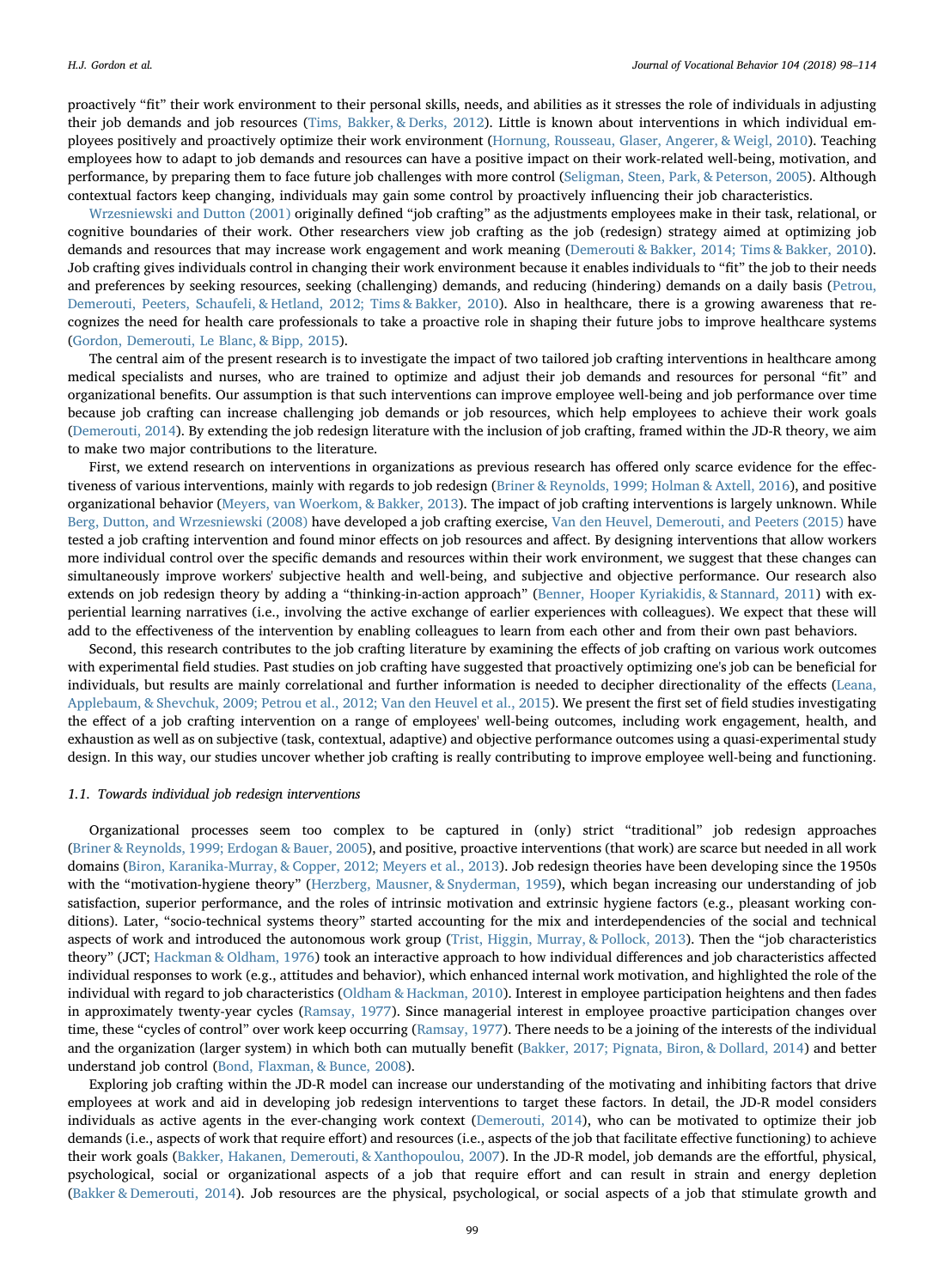learning, and help individuals to achieve their goals. Job demands cost effort and may lead to health impairment (i.e., stress), while job resources provide energy and lead to motivation (i.e., work engagement; [Bakker & Demerouti, 2014; Tims, Bakker, & Derks,](#page-15-2) [2013\)](#page-15-2). JD-R theory proposes that when high but manageable job demands are balanced with high job resources, it results in positive individual and organizational outcomes because employees are able and willing to do their best.

Expanding job redesign with job crafting could be the answer to a pressing human resource management question, namely how organizations can create more opportunities for challenge, growth, and engagement ([Harter & Blacksmith, 2010\)](#page-16-14). Moreover, job crafting may be an avenue to integrate job design and job stress theories, by exploring the role of job stressors and job demands in combination with the motivating role of job resources ([Bakker, 2017\)](#page-15-8). Job crafting specifically refers to individuals changing or crafting the boundaries or conditions of their job (i.e., job demands and resources) to increase their work meaning (e.g., develop knowledge or skills to help in goal attainment; [Berg et al., 2008; Tims et al., 2013; Wrzesniewski & Dutton, 2001](#page-15-5)). Job crafting within the JD-R model is defined with regard to the following dimensions: 1) seeking challenges, 2) seeking resources, and 3) reducing demands [\(Demerouti & Bakker, 2014; Petrou et al., 2012\)](#page-15-3).

Seeking challenges (e.g., undertaking new assignments) occurs when employees seek to expand the scope of their jobs, or when employees are bored or need more challenges at work ([Berg et al., 2008](#page-15-5)). Seeking resources (e.g., asking for feedback) occurs when resources are lacking or when demands are high and employees need a buffer [\(Bakker & Demerouti, 2014](#page-15-2)). Seeking challenges and resources are facilitating work strategies that - although effortful - are intrinsically motivating and can enhance individuals' wellbeing. Behaviors aimed at increasing job resources may increase well-being; job resources play either an intrinsic motivational role by fulfilling basic human needs, or an extrinsic motivational role through the satisfaction of successful task completion ([Bakker & Demerouti, 2007, 2017\)](#page-15-11). Employees who seek more resources and challenges are found to be more engaged and satisfied with their job and experience less burnout (e.g., exhaustion and disengagement; [Petrou et al., 2012; Petrou, Demerouti, & Schaufeli,](#page-16-6) [2015; Tims et al., 2013](#page-16-6)). When individuals seek challenges they are motivated to stretch their capacities, engage in active learning, and utilize their (coping) resources, which can in turn enable them to achieve their work goals and enhance their performance ([Petrou et al., 2015\)](#page-16-15).

Reducing demands (e.g., checking emails only at certain times during the day) occurs when employees' job demands become overwhelming or hindering and they decrease them to prevent burnout ([LePine, Podsako](#page-16-16)ff, & LePine, 2005). The demanding aspects of employees' jobs can overstretch them and constantly require their effort, which can empty their energy resources. Unlike seeking challenges, reducing demands involves decreasing work or making it less strenuous [\(LePine et al., 2005; Petrou et al., 2012\)](#page-16-16). However, negative relationships between reducing demands and outcomes such as work engagement have also been found ([Petrou](#page-16-6) [et al., 2012; Tims et al., 2012](#page-16-6)).

#### 1.2. The present study

#### 1.2.1. Job crafting and well-being

We focus on three relevant indicators of well-being in healthcare: work engagement, exhaustion, and health. Work engagement is viewed as an active, motivational state that is comprised of vigor (i.e., high energy, effort, and persistence with difficulties), dedication (i.e., enthusiastically invested in work), and absorption (i.e., concentrated and focused on work; [Schaufeli & Bakker, 2004](#page-16-17)). Exhaustion is an aspect of burnout and is comprised of fatigue from prolonged job demands [\(Demerouti, Bakker, Vardakou, & Kantas,](#page-15-12) [2003\)](#page-15-12). Increases in job demands are expected to lead to exhaustion and health impairment (strain) processes (i.e., ill physical or psychological health; [Bakker & Demerouti, 2014\)](#page-15-2), whereas job resources are initiators of a motivational process and increase work engagement [\(Tims & Bakker, 2010\)](#page-16-18). Additionally, [Tims, Bakker, and Derks \(2016\)](#page-17-4) found that job crafting was related to increased employee "person-job fit" one week later and to increased meaningfulness two weeks later. [Ghitulescu \(2007\)](#page-16-19) showed that job crafting activities can have a positive influence on individuals' well-being via increased job satisfaction. Changing job demands and resources with proactive strategies like job crafting is expected to decrease exhaustion and increase both work engagement and health because individuals are actively making their work more what they want it to be, given their strengths/abilities, skills, and working preferences/abilities [\(Tims et al., 2012\)](#page-16-3). We suggest that reducing demands may lower feelings of exhaustion ([Salmela-Aro,](#page-16-20) [Tolvanen, & Nurmi, 2009\)](#page-16-20) because it is related to the perception of lower work pressure ([Demerouti, Bakker, & Halbesleben, 2015](#page-15-13)), and diminishes the required effort and costs associated with job demands. Individuals may reduce hindering job demands in order to prevent their negative effects (e.g., burnout; [LePine et al., 2005\)](#page-16-16), whereas increasing challenging demands contributes to work engagement. Therefore, we predict that the job crafting intervention will positively influence participants' well-being over time. Increasing job demands and resources are expected to influence work engagement positively [\(Petrou et al., 2012](#page-16-6)), while decreasing demands is expected to decrease exhaustion ([Petrou et al., 2015](#page-16-15)).

#### 1.2.2. Job crafting and performance

Although some research has found that job crafting and other positive, proactive work strategies can increase performance and yield organizational benefits (i.e., better skills, personal growth; [Crawford, LePine, & Rich, 2010; Demerouti & Bakker, 2014; Lyons,](#page-15-14) [2008\)](#page-15-14), more research is needed examining the overall effects of job crafting on performance. It is expected that employees are able to perform their jobs better by having the control needed to influence their daily work environment with job crafting. We examined how optimizing one's job demands and resources is related to different performance outcomes, namely task (i.e., in-role work behavior), contextual (i.e., extra-role work behavior; [Williams & Anderson, 1991\)](#page-17-5), and adaptive performance (i.e., tailored performance to each organizations' needs; [Metselaar, 1997\)](#page-16-21). When individuals are overstretched at work and their energy and resources drained, reducing demands may be an opportunity for them to protect themselves while helping them to remain functioning (i.e., perform) over time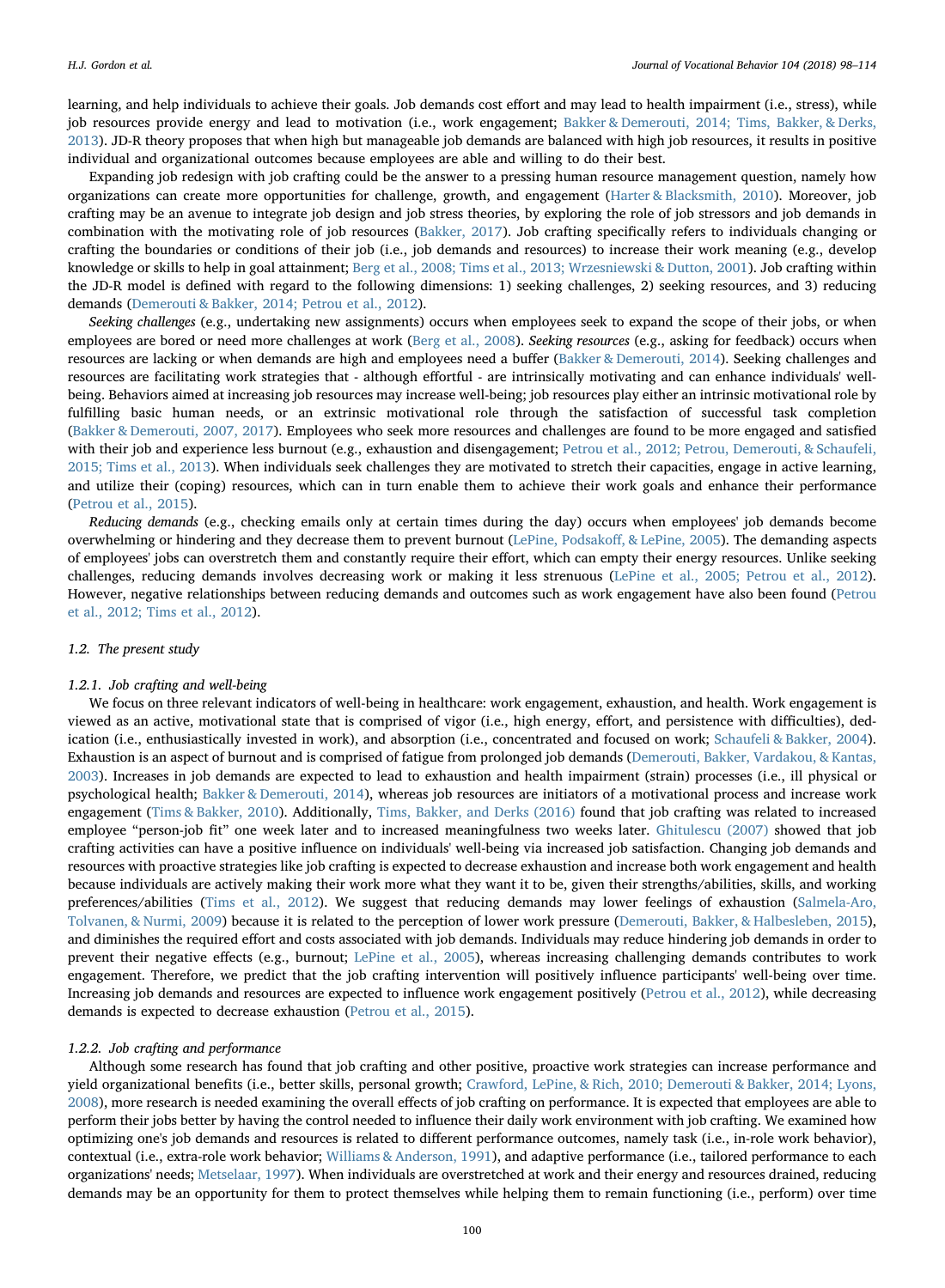([Petrou et al., 2015](#page-16-15)). Reducing demands negatively influences performance if the tasks that are dropped are important for performing work duties ([Leana et al., 2009\)](#page-16-9). However, more research is needed to understand the possible favorable and unfavorable outcomes of job crafting [\(Demerouti & Bakker, 2014; Koltz & Bolino, 2013](#page-15-3)). Since reducing demands when they become too high can also help employees achieve their work goals [\(Tims & Bakker, 2010](#page-16-18)), we suggest that it will facilitate their performance. Our study advances intervention research by examining not only subjective but also objective performance data, alleviating concerns of common method bias and demand characteristics.

#### 1.3. Hypotheses

The intervention is framed within the JD-R model since this model has often been used to examine employee well-being and performance ([Bakker & Demerouti, 2017](#page-15-15)). A similar job crafting intervention among police officers was found to increase participants' well-being (i.e., decreased negative emotions), job resources (i.e., leader-member exchange [LMX], opportunity for development), and self-efficacy ([Van den Heuvel et al., 2015\)](#page-17-2). As the effects found by Van den Heuvel and colleagues were rather weak, we modified their intervention in several respects. Adjustments were made to the intervention to increase individuals' understanding and application of job crafting behaviors into their daily work by stimulating their past learning experiences.

In sum, the following hypotheses were formulated:

<span id="page-4-0"></span>Hypothesis 1. Health care professionals participating in the job crafting intervention will report (a) higher levels of work engagement and health and (b) lower levels of exhaustion after the intervention compared to health care professionals in the control group.

<span id="page-4-1"></span>Hypothesis 2. Health care professionals participating in the job crafting intervention will report higher levels of subjective (i.e., adaptive, task, and contextual) and objective job performance after the intervention compared to health care professionals in the control group.

<span id="page-4-2"></span>Hypothesis 3. The effect of the intervention on (a) work engagement and health, (b) exhaustion, and (c) subjective adaptive, task, and contextual performance will be mediated by job crafting.

#### 2. Methods

#### 2.1. Participants and procedure

Two job crafting interventions were tested in different settings, one with medical specialists and the other with nurses in The Netherlands. Both studies had a quasi-experimental control group pre-test - post-test design.

#### 2.1.1. Study 1

The medical specialists in Study 1 had the following demographics: total  $N = 119$ ; experimental group n = 48: age  $M(SD) = 50.8$ (8.1) years; 58.3% male; work experience  $M(SD) = 22.5$  (9.1) years; control group n = 71: age  $M(SD) = 51.3$  (7.3) years; 81.8% male; work experience  $M(SD) = 22.4$  (8.7) years. There were more males than females in the control group ( $\chi^2$ [2, N = 119] = 7.80,  $p < 0.01$ ). From the initial 131 participants, twelve individuals (9.1%) began either the pre- or post-questionnaire and completed less than one-third of the items. Therefore, their responses were excluded. For the final sample, the missing values for individual items (over the three questionnaires) ranged from 16% to 35%.

#### 2.1.2. Study 2

The nurses in Study 2 had the following demographics: total  $N = 58$ ; experimental group n = 32: age  $M(SD) = 41.2$  (11.3) years; 12.5% male; work experience  $M(SD) = 21.6$  (11.3) years; control group n = 26: age  $M(SD) = 31.2$  (8.8) years; 7.7% male; work experience  $M(SD) = 12.4$  (9.3) years. The experimental group had more work experience than the control group (t[56] = 3.33,  $p < 0.01$ ). Of the 60 nurses that participated in the interventions, 32 returned the completed booklets including both measurements; of the 60 nurses in the control group, 26 returned the completed booklets. It was in the hospital's best interest to have whole units volunteer to participate in trainings together since the objective measure was at the unit-level. All nurses of one unit were randomly assigned to the experimental or the control group. We expect the interaction between employees within units is more likely than between units, reducing concerns regarding cross-contamination.

#### 2.2. Tailored intervention programs

#### 2.2.1. Design

Participation in each intervention was voluntary. Both interventions were designed to fit to the organizations' and individuals' needs by using information derived from the interviews held with management and potential participants before the interventions. Participants completed a baseline (pre-intervention) questionnaire and were invited to participate in an intervention within the organization. After the intervention, in both studies, participants received a follow-up (post-intervention) questionnaire, followed by a one-page summary with graphs of selected scores (per department) on variables that were not directly related to the intervention such as cynicism (another aspect of burnout). These compared the departments participating in the intervention to benchmark scores from the Dutch population. Additionally, in Study 1, after completing each questionnaire all participants received personalized online feedback showing their individual mean scores on selected variables compared to the benchmark scores. The interventions were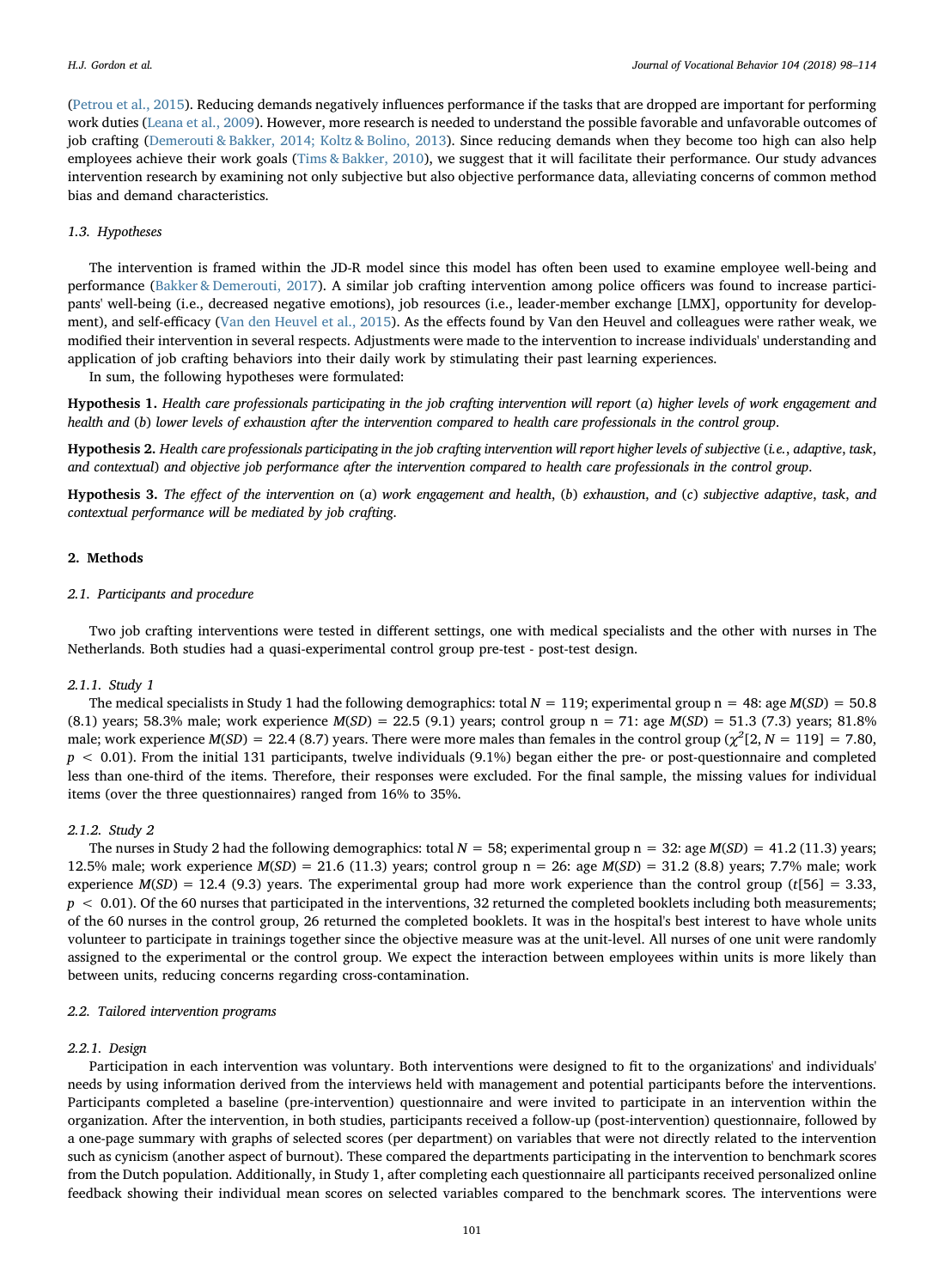conducted in small groups of up to 15 participants to facilitate active participation.

The intervention design was roughly the same for both Study 1 and 2. Both organizations were undergoing their own organizational changes. The board of medical specialists (Study 1) wanted to increase employee teamwork and quality of care. The nurse managers (Study 2) wanted to increase the number of checklists that were completed by employees to screen elderly patients. The job crafting interventions were requested to support the desired organizational changes.

Both included three-hour workshops in which participants were informed and trained on all job crafting strategies (i.e., seeking challenges, seeking resources, and reducing demands), and included participants sharing experiential learning narratives. The latter was accomplished by creating an exercise for the intervention based on the "thinking-in-action approach" [\(Benner, 1984; Benner](#page-15-16) [et al., 2011](#page-15-16)), which integrates nursing theory in practice with the use of experiential learning in the form of narratives to build expert clinical judgment (i.e., situated experiential learning narratives; SELN). Simulated patient encounters and experiential narratives are being successfully used in medical schools and nursing [\(Benner et al., 2011](#page-15-6)), however organizational interventions have yet to test their application in motivating employees or in combination with other innovative strategies. The SELN were added to help stimulate participants' actualization and understanding of how their work behaviors can be viewed as a form of job crafting. Stimulating reflection from actual (past) situations can help individuals to bridge the gap between positive past behavior and future goals (i.e., stimulate actualization of job crafting) and to increase their understanding of what helps them proactively adjust their jobs [\(Benner,](#page-15-16) [1984\)](#page-15-16). Through various explanations and exercises during the workshop, employees got to know the concept of job crafting. The workshop concluded with the development of a *personal crafting plan* (PCP). The PCP consists of specific crafting actions that the participants formulated and undertook for a period of three weeks after the workshop.

#### 2.2.2. Study 1

Study 1 had a more general job crafting focus in which the narrative and job crafting goals were based around the successful implementation of effective teamwork and the quality of care. Further, all job crafting strategies were promoted in the workshops/training to reach the aforementioned goals. We had a waiting-list control group that was enabled by providing the intervention in two waves to allow for participants to complete either the pre- or the post-measurement. Experimental participants attended one of the eight workshops. The first four workshops were "wave 1" and the last four "wave 2"; "wave 2" participants were controls in "wave 1". However, experimental participants who completed the intervention in "wave 1" could not be used as controls in the second wave. Participants who completed "wave 1" could not participate again in the intervention in "wave 2". The training groups were a mixture of participants from different departments. We administered three measures, each three months apart: time 1 was prior to intervention "wave 1", time 2 was after intervention "wave 1" and prior to intervention "wave 2", and time 3 was after intervention "wave 2".

All participants received their personalized online feedback and the intervention participants received online follow-up (job crafting) reminders of their crafting goals three weeks following the intervention. According to the PCP, participants for this study had to seek resources (week 1; e.g., social support from colleagues; "Today I will call colleague X to ask them about their feedback on X"), seek challenges (week 2; e.g., volunteer for congress/committee; "Today I will join a new congress or committee that I support"), and reduce demands (week 3; e.g., time management; "Today I will register my patients during or directly following the patient visit to save time"). On Monday, we asked each participant by email what their job crafting goal was for that week (i.e., set in the PCP during the training); on Friday we asked them again whether they had achieved their weekly goal. Participants were invited (via posters and their supervisor) to subscribe to the offered workshops.

#### 2.2.3. Study 2

Study 2 had a specific job crafting focus. The goal for the nurses was to increase the number of completed checklists that they used to screen elderly patients (> 70 years) and monitor the patients' risk to develop complications (e.g., delirium) during their hospital stay. The design of Study 2 consisted of two repeated measures with one intervention wave, resulting in one pre- and one post- (+1.5 months) measurement. The organization preferred separate workshops per unit to complete the training.

In the trainings, individuals shared and then tailored their own PCP and goals (to increase checklist completion). Three of the six units served as control groups. Participants in this study had the following PCP: seeking resources (weeks 1 and 3; e.g., ask for feedback; "Next Tuesday at 11.30h I am going to ask feedback about how I helped patient X out of bed, because patient X is at risk of falling"), and reducing demands (week 2; e.g., work more efficient; "Today I am going to fill in the screening directly after the intake of every new patient older than 70 years instead of leaving it until the end of the day"). Seeking challenges was excluded as a weekly goal, since completing the checklist was already considered a challenging task.

#### 2.3. Measures

In both studies, validated scales were used to assess the constructs at all time points. Note, however, that the original answer formats for two scales (health and adaptive performance) were adapted in Study 1 to allow comparison with previously collected benchmarks based on the Dutch working population. Specifically, the answer formats for both were increased from 5 to 6 (adaptive performance) and 5 to 10 (health) response options.

#### 2.3.1. Job crafting

The Job Crafting Scale ([Petrou et al., 2012](#page-16-6)) includes thirteen items; seeking job challenges (e.g., "I ask for more tasks if I finish my work"), seeking job resources (e.g., "I ask others for feedback"), and reducing (hindering) job demands (e.g., "I try to ensure that my work is emotionally less intense"). The scale ranged from 1 (never) to 5 (always). This scale has been validated on both the daily and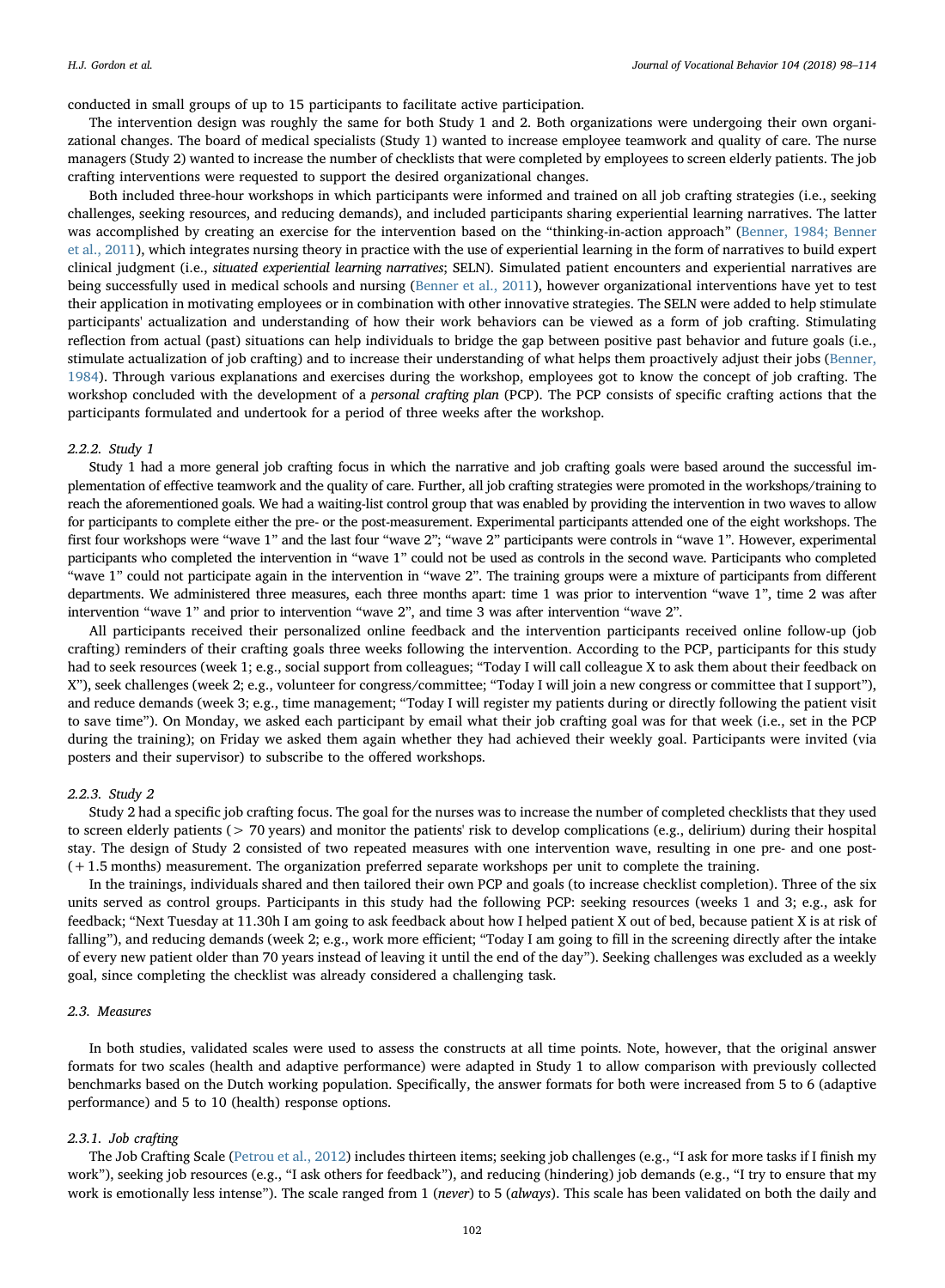general level, and has been shown to have good predictive and construct validity ([Petrou et al., 2015\)](#page-16-15).

#### 2.3.2. Work engagement

The short version of the Utrecht Work Engagement Scale (UWES; [Schaufeli, Bakker, & Salanova, 2006\)](#page-16-22) has nine items to assess three dimensions; vigor (e.g., "At my work, I feel bursting with energy"), dedication (e.g., "I am enthusiastic about my job"), and absorption (e.g., "I am immersed in my work"). The scale ranged from 0 (never) to 6 (always/every day). This scale has been validated across cultures and occupations [\(Hu et al., 2014; Schaufeli et al., 2006\)](#page-16-23).

#### 2.3.3. Exhaustion

This was measured with the Dutch version of the Oldenburg Burnout Inventory (OLBI; [Demerouti et al., 2003\)](#page-15-12), which is comprised of eight items (e.g., "After my work, I usually feel worn out and weary"). The scale ranged from 1 (totally disagree) to 4 (totally agree). Exhaustion is the clearest response to job stressors and the construct validity of the OLBI has been compared with the Maslach Burnout Inventory – General Survey (MBI-GS; e.g., predicting long-term absence; [Peterson et al., 2011\)](#page-16-24).

#### 2.3.4. Health

This was assessed with one item from [Sullivan and Karlsson's \(1998\)](#page-16-25) SF-36 Health Survey measuring self-rated health (e.g., "In general, I feel very healthy"). The scale ranged from 1 (totally not applicable to me) to 10 (totally applicable to me). High scores indicate a high-level of (self-rated) health. Poor health has been found to be a powerful predictor of long-term absence [\(Peterson et al., 2011](#page-16-24)). [Youngblut and Casper \(1993\)](#page-17-6) support the use of single-item measures for survey research and [Bowling \(2005\)](#page-15-17) found it to be a valid indicator of health.

#### 2.3.5. Adaptive performance

For Study 1, we used [Metselaar's \(1997\)](#page-16-21) four-item subjective measure of Willingness to Change to assess the willingness of medical specialists to implement the organizational changes aimed at improving the quality of care (e.g., "I am willing to make time for the introduction of the changes in my department."). For Study 2, four-items were formulated to assess whether nurses completed a screening checklist (e.g., "I use the checklist in the care chart") that was developed based on organizational interviews and in line with Griffi[n, Neal, and Parker \(2007\).](#page-16-26) This measure is valid and reliable [\(Van den Heuvel, Demerouti, Bakker, & Schaufeli, 2013\)](#page-17-7); the scales ranged from 1 (strongly disagree) to 6 (strongly agree; Study 1), and 1 (never) to 5 (extremely often; Study 2).

#### 2.3.6. Task and contextual performance

For Study 1, [Goodman and Svyantec's \(1999\)](#page-16-27) six-item scale was used to measure subjective task performance (e.g., "Achieves the objectives of the job") and subjective contextual performance (e.g., "Willingly attends functions that are not part the job, but help in the overall image of the organization"). The scale ranged from 0 (not at all characteristic) to 6 (totally characteristic). For Study 2, [Williams and Anderson's \(1991\)](#page-17-5) fourteen-item scale was used for task performance (e.g., "Today, I adequately completed my assigned duties") and contextual performance (e.g., "I help others who have heavy workloads"). The scale ranged from 1 (strongly disagree) to 5 (strongly agree). Both scales have been widely used in previous studies (e.g., [Gorgievski, Bakker, & Schaufeli, 2010; Tims et al., 2015](#page-16-28)). The two measures of task and contextual performance can be empirically distinguished, and are differentially related to other variables in the expected way (e.g., [Bakker, Demerouti, & Verbeke, 2004; Demerouti, Xanthopoulou, Tsaousis, & Bakker, 2014\)](#page-15-18). Thus, there is sufficient evidence for the construct validity of both performance measures.

#### 2.3.7. Objective performance

For Study 2, the hospital provided us with the objective count/numbers (measurement density) of the completed checklists for all departments for the twelve months prior to the intervention, but only provided the experimental unit count one month prior and after the intervention. The total count per department was used to compare whether there was an increase in the percentage of patients older than 70 years old that had been screened in the experimental units (i.e., measurement density).

#### 2.3.8. Analysis

Data were analyzed with SPSS General Linear Modeling (GLM) repeated measures to test the hypothesized intervention effects over time. Multilevel analyses with MLwiN ([Rasbash, Steele, Browne, & Goldstein, 2009\)](#page-16-29) were conducted to determine whether job crafting (i.e., the manipulation check) explained the effect of the intervention on well-being or performance in both studies. This is because the observations are nested within the individual. In the analyses, time (pre-, post-measure) is nested in person and group membership (control vs. experimental), and is included as a dummy variable (see [Le Blanc et al., 2007\)](#page-16-2), while their interaction signifies the effect of the intervention. All continuous explanatory variables were centered to the person-mean. Finally, the four steps of [Baron and Kenny \(1986\)](#page-15-19) were followed to examine the mediation effect with multilevel analyses in MLwiN [\(Rasbash et al., 2009](#page-16-29)) and Sobel tests [\(Preacher & Leonardelli, 2003](#page-16-30)). This was done to test if the intervention was responsible for changes in job crafting, which then influenced the different outcome measures.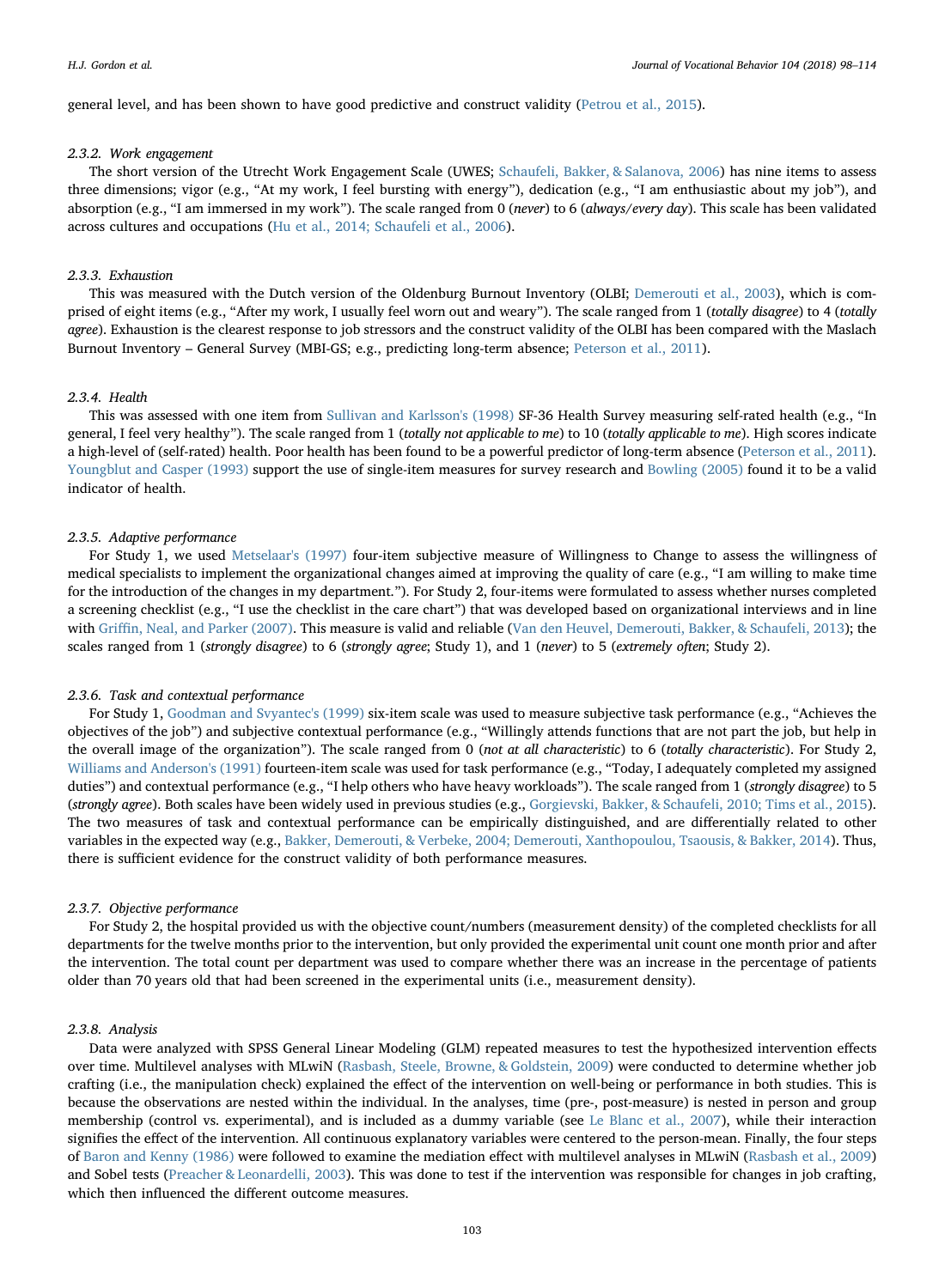<span id="page-7-0"></span>Means and SD of the study variables at the pre- and post-measurement occasions for Study 1 and 2.

| Variable                                | Experimental |      | Control |           | $t$ -Test |     | Cohen's          |         |
|-----------------------------------------|--------------|------|---------|-----------|-----------|-----|------------------|---------|
|                                         | M            | SD   | M       | $\cal SD$ | t         | df  | $\boldsymbol{p}$ | d       |
| Study 1                                 |              |      |         |           |           |     |                  |         |
| JC: seeking challenges pre <sup>a</sup> | 2.47         | 0.73 | 2.63    | 0.74      | 1.17      | 117 | 0.25             | $-0.22$ |
| JC: seeking challenges post             | 2.75         | 0.63 | 2.54    | 0.62      |           |     |                  |         |
| JC: seeking resources pre <sup>a</sup>  | 3.24         | 0.54 | 3.31    | 0.52      | 0.74      | 117 | 0.46             | $-0.13$ |
| JC: seeking resources post              | 3.28         | 0.53 | 3.28    | 0.52      |           |     |                  |         |
| JC: decreasing demands pre <sup>a</sup> | 2.03         | 0.68 | 2.11    | 0.69      | 0.67      | 117 | 0.51             | $-0.12$ |
| JC: decreasing demands post             | 2.29         | 0.87 | 2.01    | 0.78      |           |     |                  |         |
| Work engagement pre <sup>b</sup>        | 4.03         | 0.90 | 4.08    | 0.93      | 0.30      | 117 | 0.77             | $-0.06$ |
| Work engagement post                    | 4.21         | 1.00 | 3.72    | 1.10      |           |     |                  |         |
| Exhaustion pre <sup>a</sup>             | 1.93         | 0.49 | 1.88    | 0.47      | $-0.56$   | 117 | 0.58             | 0.15    |
| <b>Exhaustion</b> post                  | 1.86         | 0.45 | 2.04    | 0.53      |           |     |                  |         |
| Health pre <sup>d</sup>                 | 8.41         | 1.20 | 8.57    | 1.21      | 0.70      | 117 | 0.49             | $-0.13$ |
| Health post                             | 8.76         | 2.65 | 7.88    | 2.04      |           |     |                  |         |
| Adaptive performance pre <sup>e</sup>   | 4.69         | 0.94 | 5.02    | 1.16      | 1.61      | 117 | 0.11             | $-0.31$ |
| Adaptive performance post               | 4.91         | 0.67 | 4.75    | 0.95      |           |     |                  |         |
| Task performance pre <sup>b</sup>       | 4.32         | 0.97 | 4.54    | 0.85      | 1.28      | 117 | 0.20             | $-0.24$ |
| Task performance post                   | 4.53         | 1.24 | 4.29    | 0.98      |           |     |                  |         |
| Contextual performance pre <sup>b</sup> | 3.82         | 1.00 | 3.95    | 1.18      | 0.62      | 117 | 0.54             | $-0.12$ |
| Contextual performance post             | 4.08         | 1.08 | 3.60    | 1.32      |           |     |                  |         |
| Study 2                                 |              |      |         |           |           |     |                  |         |
| JC: seeking challenges pre <sup>a</sup> | 3.23         | 0.70 | 3.29    | 0.77      | 0.32      | 56  | 0.75             | $-0.08$ |
| JC: seeking challenges post             | 3.23         | 0.64 | 3.20    | 0.63      |           |     |                  |         |
| JC: seeking resources pre <sup>a</sup>  | 3.46         | 0.47 | 3.65    | 0.55      | 1.44      | 56  | 0.16             | $-0.37$ |
| JC: seeking resources post              | 4.05         | 0.54 | 3.57    | 0.55      |           |     |                  |         |
| JC: decreasing demands pre <sup>a</sup> | 2.03         | 0.52 | 2.02    | 0.59      | $-0.11$   | 56  | 91               | 0.02    |
| JC: decreasing demands post             | 2.41         | 0.57 | 2.16    | 0.48      |           |     |                  |         |
| Work engagement pre <sup>b</sup>        | 4.10         | 0.74 | 4.00    | 0.62      | $-0.59$   | 56  | 0.56             | 0.14    |
| Work engagement post                    | 4.68         | 0.74 | 4.07    | 0.67      |           |     |                  |         |
| Exhaustion pre <sup>c</sup>             | 2.20         | 0.45 | 2.36    | 0.37      | 1.50      | 56  | 0.14             | 0.36    |
| Exhaustion post                         | 2.05         | 0.37 | 2.42    | 0.34      |           |     |                  |         |
| Adaptive performance pre <sup>a</sup>   | 2.95         | 0.97 | 3.06    | 0.85      | 0.43      | 56  | 0.67             | $-0.12$ |
| Adaptive performance post               | 3.70         | 0.93 | 3.14    | 0.93      |           |     |                  |         |
| Task performance pre <sup>a</sup>       | 4.10         | 0.40 | 4.15    | 0.45      | 0.46      | 56  | 0.65             | $-0.12$ |
| Task performance post                   | 4.27         | 0.32 | 4.13    | 0.44      |           |     |                  |         |
| Contextual performance pre <sup>a</sup> | 3.96         | 0.36 | 3.96    | 0.32      | 0.07      | 56  | 0.95             | 0.00    |
| Contextual performance post             | 4.00         | 0.34 | 3.95    | 0.25      |           |     |                  |         |

Note.  $a$  Scale 1–5,  $b$  Scale 0–6,  $c$  Scale 1–4,  $d$  Scale 1–10,  $e$  Scale 1–6.

#### 3. Results

#### 3.1. Preliminary analysis

For Study 1 SPSS Missing Values Analysis (MVA) with Little's MCAR test revealed that the data was missing at random  $(X^2[100,$  $N = 119$ ] = 88.10,  $p = 0.80$ ), allowing for listwise deletion of the 12 participants who completed less than one-third of the items on the pre- or post-questionnaires [\(Garson, 2015\)](#page-16-31). Further, for the missing values on individual items, we used expectation-maximization (EM) replacement. This is based on the observed data loglikelihood and is more efficient than the multiple-imputation (MI) method because it does not require simulations to "fill in" missing data (i.e., iterating between the E and M steps; [Dempster,](#page-15-20) [Laird, & Rubin, 1977; Dong & Peng, 2013](#page-15-20)). EM is also appropriate for unbalanced designs including repeated measures ([Peng,](#page-16-32) [Harwell, Liou, & Ehman, 2006\)](#page-16-32). For Study 2, we could not conduct the MCAR test because we only received completed booklets (for both measures), and there were no other missing values on individual items as the nurses adhered to the instructions of the research assistant who was present daily at the hospital during the study.

A series of t-tests were conducted to assess for pre-intervention differences for Study 1 and 2 on work engagement, exhaustion, health (only Study 1), adaptive performance, task performance, and contextual performance. As indicated in [Table 1](#page-7-0), the experimental group did not differ from the control group on the pre-intervention scores. Details comparing the experimental and control groups on pre- and post-measurement occasions for both studies are presented in [Table 1,](#page-7-0) and Cronbach's alphas are presented in [Table 2](#page-8-0) for both studies. [Table 3](#page-9-0) (Study 1) and [Table 4](#page-10-0) (Study 2) report the means, SDs and correlations among the study variables. For the manipulation check in Study 1, repeated measures ANOVAs for medical specialists revealed that after the intervention, participants in the intervention group reported higher levels of seeking challenges; F  $(1, 117) = 5.31$ ,  $p = 0.02$  and reducing demands;  $F(1, 117) = 4.66$ ,  $p = 0.03$ , but not of seeking resources;  $F(1, 117) = 0.54$ ,  $p = 0.46$ , than participants in the control group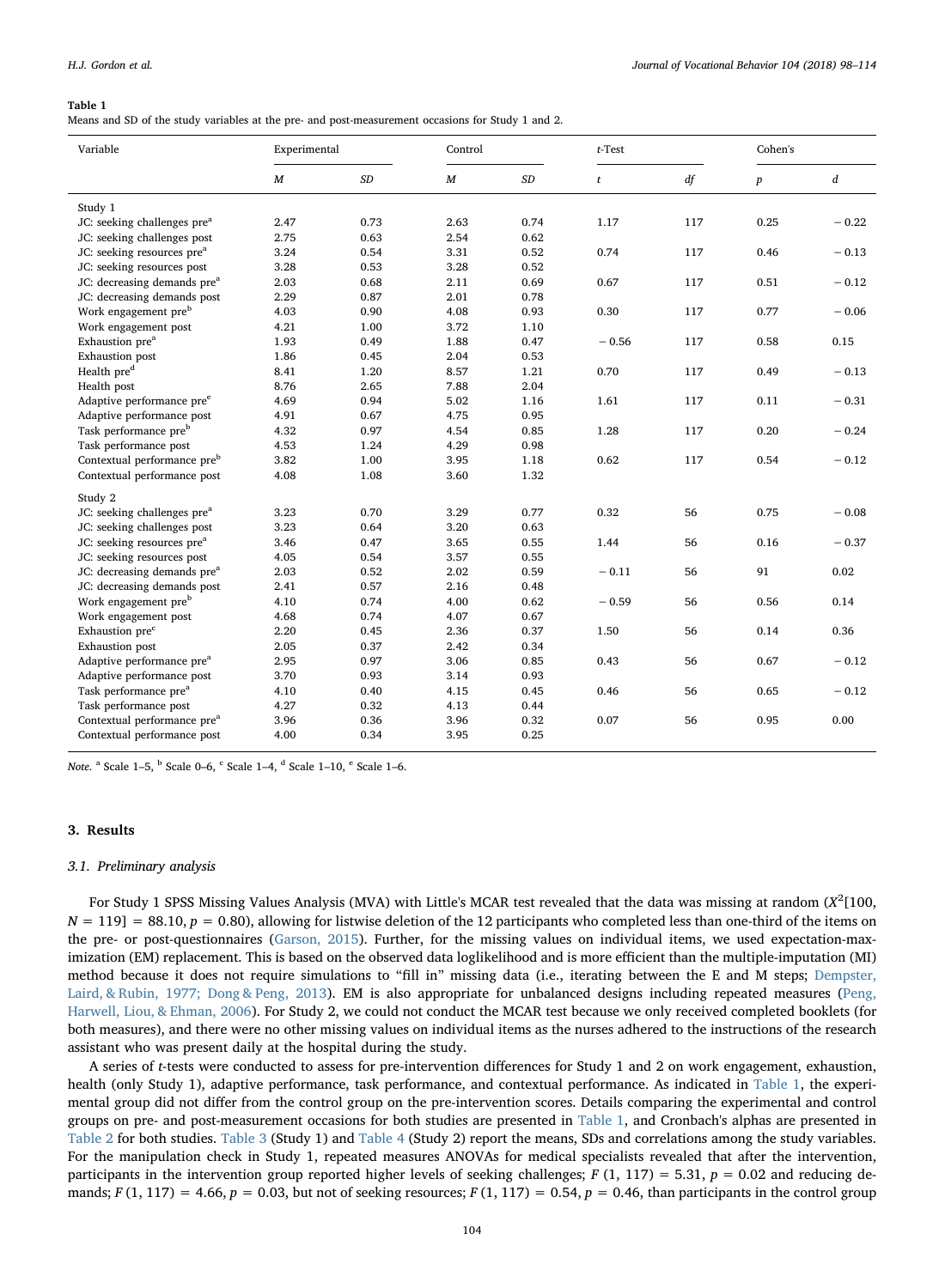<span id="page-8-0"></span>Results of repeated measures GLM and reliability for job crafting, well-being and performance variables (Study 1 & 2).

| Variables              | SS   | df           | MS   | $\boldsymbol{F}$ | $\boldsymbol{p}$ | Partial n2 | $\alpha_{Pre}/\alpha_{Post}$ |
|------------------------|------|--------------|------|------------------|------------------|------------|------------------------------|
| Study 1                |      |              |      |                  |                  |            |                              |
| Job crafting           |      |              |      |                  |                  |            |                              |
| Seeking challenges     | 1.93 | $\mathbf{1}$ | 1.93 | 5.31             | $0.02*$          | 0.04       | 0.84/0.87                    |
| Seeking resources      | 0.08 | $\mathbf{1}$ | 0.08 | 0.54             | 0.46             | 0.01       | 0.56/0.59                    |
| Reducing demands       | 1.95 | $\mathbf{1}$ | 1.95 | 4.66             | $0.03*$          | 0.04       | 0.82/0.82                    |
| Well-being             |      |              |      |                  |                  |            |                              |
| Work engagement        | 4.25 | $\mathbf{1}$ | 4.25 | 9.30             | $0.01**$         | 0.07       | 0.93/0.93                    |
| Exhaustion             | 0.78 | $\mathbf{1}$ | 0.78 | 5.00             | $0.03*$          | 0.04       | 0.88/0.89                    |
| Health <sup>a</sup>    | 7.48 | $\mathbf{1}$ | 7.48 | 5.83             | $0.02**$         | 0.05       | N.A.                         |
| Performance            |      |              |      |                  |                  |            |                              |
| Adaptive performance   | 3.39 | $\mathbf{1}$ | 3.39 | 5.48             | $0.02*$          | 0.05       | 0.95/0.93                    |
| Task performance       | 2.94 | $\mathbf{1}$ | 2.94 | 5.83             | $0.02*$          | 0.05       | 0.93/0.96                    |
| Contextual performance | 5.34 | $\mathbf{1}$ | 5.34 | 5.62             | $0.02*$          | 0.05       | 0.82/0.84                    |
| Study 2                |      |              |      |                  |                  |            |                              |
| Job crafting           |      |              |      |                  |                  |            |                              |
| Seeking challenges     | 0.06 | $\mathbf{1}$ | 0.06 | 1.03             | 0.31             | 0.02       | 0.75/0.66                    |
| Seeking resources      | 3.24 | $\mathbf{1}$ | 3.24 | 29.49            | $0.00***$        | 0.35       | 0.72/0.73                    |
| Reducing demands       | 0.38 | $\mathbf{1}$ | 0.38 | 4.99             | $0.03*$          | 0.08       | 0.63/0.59                    |
| Well-being             |      |              |      |                  |                  |            |                              |
| Work engagement        | 1.82 | $\mathbf{1}$ | 1.82 | 15.51            | $0.00***$        | 0.22       | 0.91/0.93                    |
| Exhaustion             | 0.29 | $\mathbf{1}$ | 0.29 | 14.33            | $0.00***$        | 0.20       | 0.83/0.79                    |
| Performance            |      |              |      |                  |                  |            |                              |
| Adaptive performance   | 3.16 | $\mathbf{1}$ | 3.16 | 12.30            | $0.00***$        | 0.18       | 0.91/0.91                    |
| Task performance       | 0.25 | $\mathbf{1}$ | 0.25 | 3.83             | 0.06             | 0.06       | 0.81/0.77                    |
| Contextual performance | 0.02 | $\mathbf{1}$ | 0.02 | 0.60             | 0.44             | 0.01       | 0.83/0.72                    |

Note. Reliability was measured with Cronbach's alphas and is presented for the pre- and post-measures. All alphas were sufficient (i.e., above 0.70; see [Nunnally & Bernstein, 1994](#page-16-33)) except seeking resources (Study 1) and reducing demands (Study 2), which was considered during the interpretation of the results. <sup>a</sup>Health consisted of one item, not allowing for the alpha to be computed.

 $* p < 0.05, ** p < 0.01, ** p < 0.001.$ 

(see [Table 2](#page-8-0)). For Study 2, repeated measures ANOVAs for the nurses revealed that participants in the intervention group reported higher levels of seeking resources; F (1, 56) = 29.49,  $p < 0.001$  and reducing demands; F (1, 56) = 4.99,  $p = 0.03$ , but not of seeking challenges;  $F(1, 56) = 1.03$ ,  $p = 0.31$ , than participants in the control group (see [Table 2\)](#page-8-0). This was expected since nurses were not instructed to seek challenges. Overall, both interventions had the expected effects on job crafting behaviors.

#### 3.2. Effects of intervention on well-being and performance

For Study 1, repeated measures ANOVAs provided evidence for [Hypothesis 1a](#page-4-0) since the intervention group reported significantly higher levels of work engagement;  $F(1, 117) = 9.30$ ,  $p < 0.01$ , and health;  $F(1, 117) = 5.83$ ,  $p = 0.02$ , than the control group at the follow-up (see [Table 2\)](#page-8-0). In addition, support for [Hypothesis 1b](#page-4-0) was found, due to the lower levels of exhaustion reported at the follow-up by the intervention group;  $F(1, 117) = 5.00$ ,  $p = 0.03$  than the controls. [Hypothesis 2](#page-4-1) was supported, because at the follow-up the intervention group had significantly higher levels of adaptive;  $F(1, 117) = 5.48$ ,  $p = 0.02$ ; task;  $F(1, 117) = 5.83$ ,  $p = 0.02$ ; and contextual performance;  $F(1, 117) = 5.62$ ,  $p = 0.02$ ; than the control group (see [Table 2](#page-8-0)).

For Study 2, repeated measures ANOVAs provided evidence for [Hypothesis 1a,](#page-4-0) since at the follow-up the intervention group had significantly higher levels of work engagement;  $F(1, 56) = 15.51$ ,  $p < 0.001$  than the control group (see [Table 2](#page-8-0)). Evidence was also found for [Hypothesis 1b](#page-4-0) because at the follow-up the intervention group had significantly lower levels of exhaustion than the control group;  $F(1, 56) = 14.33$ ,  $p < 0.001$ . Further, we found partial evidence for [Hypothesis 2](#page-4-1) as the intervention group had significantly higher levels of adaptive performance;  $F(1, 56) = 12.30, p < 0.001$ . However, the comparison of the intervention and control group for task performance did not meet criteria for significance;  $F(1, 56) = 3.83$ ,  $p = 0.06$  (see [Table 2;](#page-8-0) although the partial eta squared of 0.06 is consistent with a small to moderate effect). We also found no effect of the intervention on contextual performance;  $F(1, 56)$  $= 0.44$ ,  $p = 0.44$ . Results for objective (unit) performance (i.e., measurement density) revealed no significant improvement in any of the experimental units, while according to the hospital, the control units did not change over time either (see [Table 5\)](#page-11-0). [Hypotheses 1](#page-4-0) [and 2](#page-4-0) were supported in both studies, except for [Hypothesis 2](#page-4-1) in Study 2 for subjective contextual and task performance, as well as objective performance.

#### 3.3. Mediation

[Hypothesis 3](#page-4-2) was examined with multilevel (mediation) analyses to see if the intervention was responsible for individuals' changes in job crafting, and if this explained changes in well-being and performance. In Study 1, step 1 tested and found that the intervention (group x time) was significant and related positively to work engagement (β = 0.55, *SE* = 0.26, *t* = 2.10, *p* = 0.05) and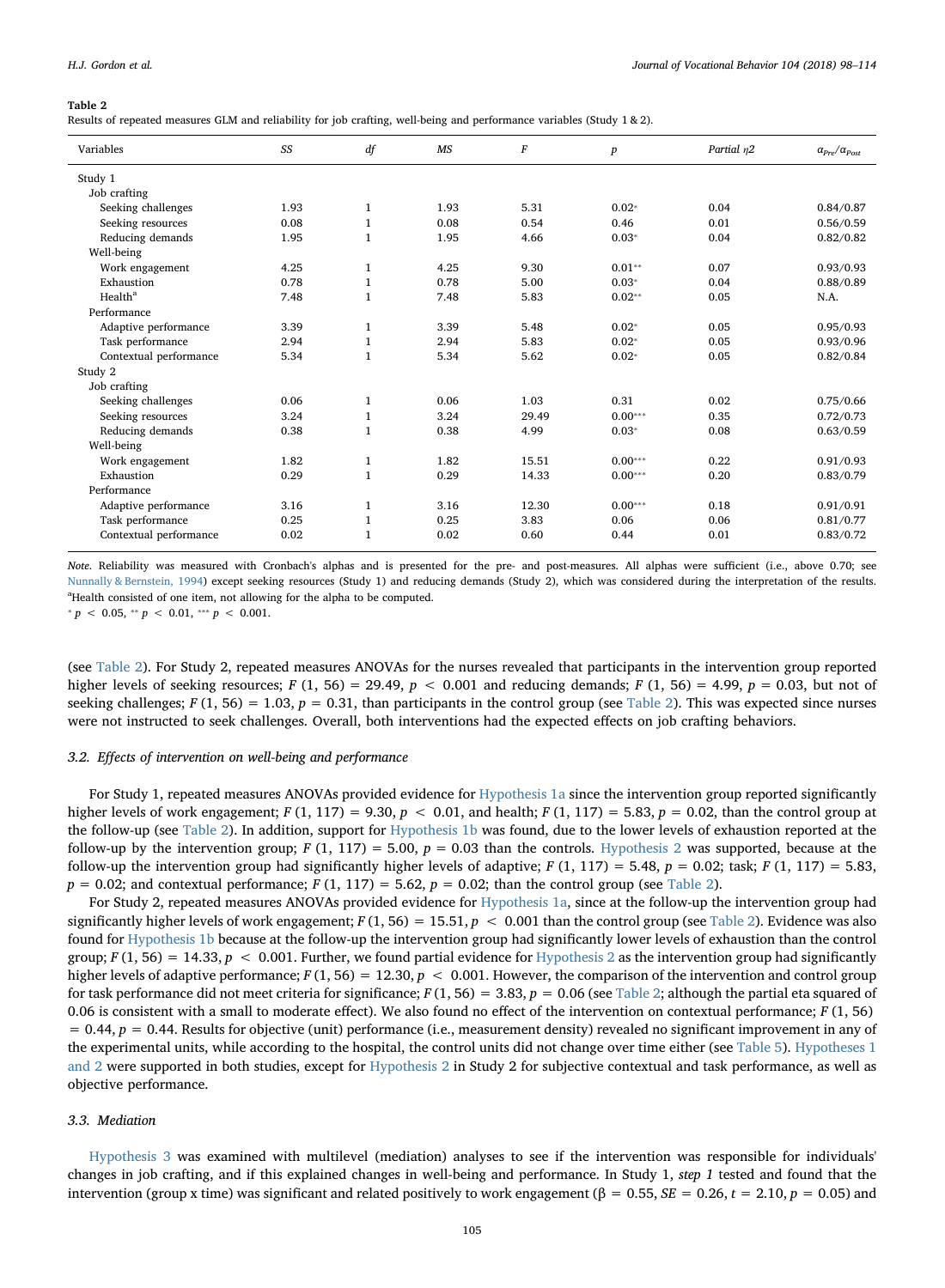<span id="page-9-0"></span>

| Variable                                                                                                                                                                                                                                                                                                                                                                                                                                                                                                                                               | Z                                                                                                                                                                 | 3D                                                                                                                                        |                                                                                                                                                                                                   | 2                                                                                                                                                                                          | S                                                                                                                                                                                                                                                                                                                      | 4                                                                                                                                                                                                                                                                                                                                                | 5                                                                                                                                                                                                                                                                               | O | $\infty$                                                                                                                                                                                                                                                                                                                                     | o                                                                                                                   | $\overline{a}$                                                                                                                     | $\overline{1}$                                                              | $\overline{12}$                                                                                                           | $\frac{3}{2}$                                                       | $\overline{1}$                                                                                                                  | 15                                                    | $\frac{6}{1}$                   | $\overline{17}$ |
|--------------------------------------------------------------------------------------------------------------------------------------------------------------------------------------------------------------------------------------------------------------------------------------------------------------------------------------------------------------------------------------------------------------------------------------------------------------------------------------------------------------------------------------------------------|-------------------------------------------------------------------------------------------------------------------------------------------------------------------|-------------------------------------------------------------------------------------------------------------------------------------------|---------------------------------------------------------------------------------------------------------------------------------------------------------------------------------------------------|--------------------------------------------------------------------------------------------------------------------------------------------------------------------------------------------|------------------------------------------------------------------------------------------------------------------------------------------------------------------------------------------------------------------------------------------------------------------------------------------------------------------------|--------------------------------------------------------------------------------------------------------------------------------------------------------------------------------------------------------------------------------------------------------------------------------------------------------------------------------------------------|---------------------------------------------------------------------------------------------------------------------------------------------------------------------------------------------------------------------------------------------------------------------------------|---|----------------------------------------------------------------------------------------------------------------------------------------------------------------------------------------------------------------------------------------------------------------------------------------------------------------------------------------------|---------------------------------------------------------------------------------------------------------------------|------------------------------------------------------------------------------------------------------------------------------------|-----------------------------------------------------------------------------|---------------------------------------------------------------------------------------------------------------------------|---------------------------------------------------------------------|---------------------------------------------------------------------------------------------------------------------------------|-------------------------------------------------------|---------------------------------|-----------------|
| 18. Contextual performance post<br>17. Contextual performance pre<br>14. Adaptive performance post<br>13. Adaptive performance pre<br>2. JC: seeking challenges post<br>6. JC: reducing demands post<br>JC: seeking challenges pre<br>5. JC: reducing demands pre<br>4. JC: seeking resources post<br>3. JC: seeking resources pre<br>16. Task performance post<br>15. Task performance pre<br>8. Work engagement post<br>7. Work engagement pre<br>10. Exhaustion post<br>9. Exhaustion pre<br>12. Health post<br>11. Health pre<br>Note. $N = 119$ . | 2.56<br>2.63<br>3.28<br>3.79<br>3.28<br>2.12<br>3.92<br>4.45<br>4.39<br>2.08<br>4.06<br>8.50<br>8.23<br>4.89<br>$\frac{3.90}{2}$<br>$\frac{6}{1}$<br>1.97<br>1.81 | 0.63<br>0.52<br>0.53<br>0.68<br>0.09<br>1.25<br>0.82<br>0.48<br>1.20<br>2.34<br>0.09<br>0.85<br>0.90<br>0.73<br>1.10<br>0.51<br>0.91<br>Ξ | $-0.19***$<br>$-0.20***$<br>$-0.06$<br>$-0.07$<br>$0.32***$<br>$0.19***$<br>$-0.11$<br>$0.24***$<br>$0.35***$<br>$0.26***$<br>$0.32***$<br>$0.19**$<br>$0.17*$<br>$0.15*$<br>0.13<br>0.08<br>0.02 | $0.29**$<br>$-0.27**$<br>$-0.36**$<br>$-0.13$<br>$-0.02$<br>$-0.09$<br>$0.03$<br>$0.27**$<br>$0.05$<br>$0.28***$<br>$0.19***$<br>$0.31***$<br>0.11<br>0.03<br>0.06<br>0.05<br>0.03<br>0.04 | $\vec{A}_7^*$<br>$\vec{B}_7$ , $\vec{C}_8$ , $\vec{C}_9$ , $\vec{C}_9$ , $\vec{C}_9$ , $\vec{C}_9$ , $\vec{C}_9$ , $\vec{C}_9$ , $\vec{C}_9$ , $\vec{C}_9$ , $\vec{C}_9$ , $\vec{C}_9$ , $\vec{C}_9$ , $\vec{C}_9$ , $\vec{C}_9$ , $\vec{C}_9$ , $\vec{C}_9$ , $\vec{C}_9$ , $\vec{C}_9$ , $\vec{C}_9$ , $\vec{C}_9$ , | $\begin{array}{l} 1.8 \\ -0.11 \\ -0.19 \\ -0.37 \\ -0.32 \\ -0.32 \\ -0.33 \\ -0.39 \\ -0.32 \\ -0.33 \\ -0.34 \\ -0.03 \\ -0.01 \\ -0.03 \\ -0.03 \\ -0.03 \\ -0.03 \\ -0.03 \\ -0.03 \\ -0.03 \\ -0.03 \\ -0.03 \\ -0.03 \\ -0.03 \\ -0.03 \\ -0.03 \\ -0.03 \\ -0.03 \\ -0.03 \\ -0.03 \\ -0.03 \\ -0.03 \\ -0.03 \\ -0.03 \\ -0.03 \\ -0.0$ | $\begin{array}{cccccc}\n 0.12 & 0.02 & 0.03 & 0.03 & 0.03 & 0.03 & 0.03 & 0.03 & 0.03 & 0.03 & 0.03 & 0.03 & 0.03 & 0.03 & 0.03 & 0.03 & 0.03 & 0.03 & 0.03 & 0.03 & 0.03 & 0.03 & 0.03 & 0.03 & 0.03 & 0.03 & 0.03 & 0.03 & 0.03 & 0.03 & 0.03 & 0.03 & 0.03 & 0.03 & 0.03 & $ |   | $\begin{array}{r} \ast \ast \\ - \  \  0.30 \\ - \  \  0.33 \\ - \  \  0.33 \\ - \  \  0.37 \\ - \  \  0.32 \\ - \  \  0.13 \\ - \  \  0.37 \\ - \  \  0.33 \\ - \  \  0.38 \\ - \  \  0.33 \\ - \  \  0.33 \\ - \  \  0.33 \\ - \  \  0.33 \\ - \  \  0.33 \\ - \  \  0.33 \\ - \  \  0.33 \\ - \  \  0.33 \\ - \  \  0.33 \\ - \  \  0.33$ | $0.35$ **<br>$- 0.37$ **<br>$- 0.11$<br>$- 0.35$ ***<br>$- 0.35$ ***<br>$- 0.23$ ***<br>$- 0.23$ ***<br>$- 0.23$ ** | $\begin{array}{r} -0.19** \ -0.69** \ -0.69** \ -0.14* \ -0.30* \ -0.14* \ -0.14* \ -0.14* \ -0.15* \ -0.15* \ -0.15* \end{array}$ | $23.71 + 21.72 + 21.73$<br>$3.71 + 21.73 + 21.73$<br>$3.71 + 21.73 + 21.73$ | $0.15$ <sup>*</sup><br>$0.14$ <sup>*</sup><br>$0.07$<br>$0.31$ <sup>*</sup><br>$0.64$ <sup>*</sup><br>$0.44$ <sup>*</sup> | $\begin{array}{c} 1.25 \\ 0.29 \\ 0.21 \\ 0.42 \\ 0.12 \end{array}$ | ភ្លុំ :<br>ភ្លុំ : ភ្នំ :<br>ភ្នំ : ភ្នំ : ភ្នំ :<br>ភ្នំ : ភ្នំ : ភ្នំ : ភ្នំ : ភ្នំ : ភ្នំ : ភ្នំ : ភ្នំ : ភ្នំ : ភ្នំ : ភ្នំ | $\begin{array}{c} 0.37** \ 0.37** \ 0.11 \end{array}$ | $0.17$ <sup>*</sup><br>0.24 *** | $0.22***$       |
| * $p < 0.05$ , ** $p < 0.01$ , *** $p < 0.001$ .                                                                                                                                                                                                                                                                                                                                                                                                                                                                                                       |                                                                                                                                                                   |                                                                                                                                           |                                                                                                                                                                                                   |                                                                                                                                                                                            |                                                                                                                                                                                                                                                                                                                        |                                                                                                                                                                                                                                                                                                                                                  |                                                                                                                                                                                                                                                                                 |   |                                                                                                                                                                                                                                                                                                                                              |                                                                                                                     |                                                                                                                                    |                                                                             |                                                                                                                           |                                                                     |                                                                                                                                 |                                                       |                                 |                 |
|                                                                                                                                                                                                                                                                                                                                                                                                                                                                                                                                                        |                                                                                                                                                                   |                                                                                                                                           |                                                                                                                                                                                                   |                                                                                                                                                                                            |                                                                                                                                                                                                                                                                                                                        |                                                                                                                                                                                                                                                                                                                                                  |                                                                                                                                                                                                                                                                                 |   |                                                                                                                                                                                                                                                                                                                                              |                                                                                                                     |                                                                                                                                    |                                                                             |                                                                                                                           |                                                                     |                                                                                                                                 |                                                       |                                 |                 |

Table 3  $$\rm\,$  correlations among the study variables at the pre- and post-measurement occasions (Study 1). Correlations among the study variables at the pre- and post-measurement occasions (Study 1).

106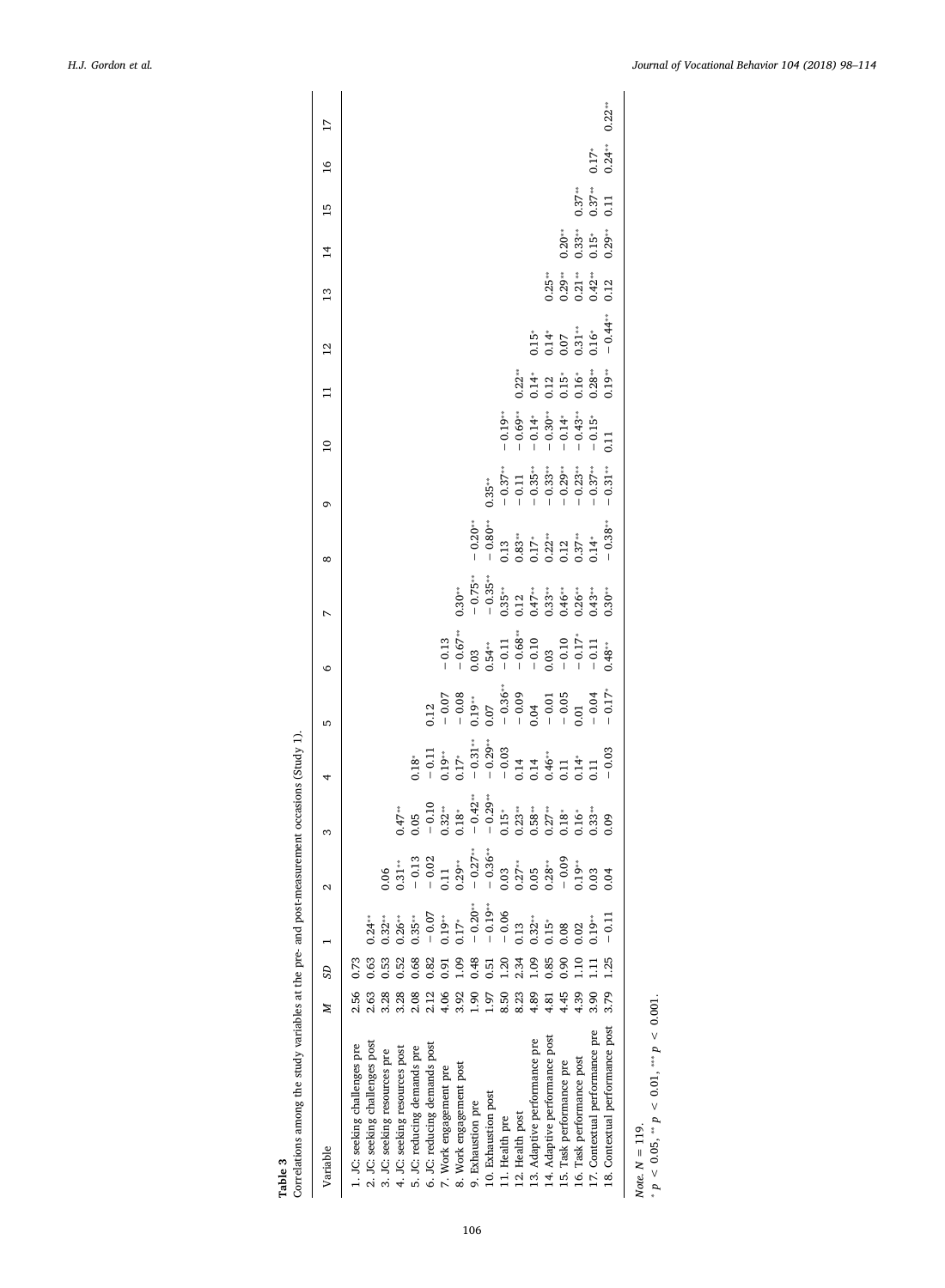<span id="page-10-0"></span>

| Correlations among the study variables at the pre- and post-measurement occasions (Study 2).<br>Table 4 |      |               |                                                      |                                                                                                                                                                                                                                                                                                                         |                                                                                                                                                                                                                                                                                |                                                                                                                                                                                                                                                                                                                                              |                                                                                                              |                                                                                                                                                        |                                                                                            |                                                                                                                |                                                              |                                                                |       |                                                |                            |                     |                 |
|---------------------------------------------------------------------------------------------------------|------|---------------|------------------------------------------------------|-------------------------------------------------------------------------------------------------------------------------------------------------------------------------------------------------------------------------------------------------------------------------------------------------------------------------|--------------------------------------------------------------------------------------------------------------------------------------------------------------------------------------------------------------------------------------------------------------------------------|----------------------------------------------------------------------------------------------------------------------------------------------------------------------------------------------------------------------------------------------------------------------------------------------------------------------------------------------|--------------------------------------------------------------------------------------------------------------|--------------------------------------------------------------------------------------------------------------------------------------------------------|--------------------------------------------------------------------------------------------|----------------------------------------------------------------------------------------------------------------|--------------------------------------------------------------|----------------------------------------------------------------|-------|------------------------------------------------|----------------------------|---------------------|-----------------|
| Variable                                                                                                | z    | SD            |                                                      | 2                                                                                                                                                                                                                                                                                                                       | 3                                                                                                                                                                                                                                                                              |                                                                                                                                                                                                                                                                                                                                              | 5                                                                                                            | م                                                                                                                                                      | N                                                                                          | $\infty$                                                                                                       | ٥                                                            | $\overline{10}$                                                | $\Xi$ | $\overline{12}$                                | $\frac{3}{2}$              | $\overline{1}$      | $\overline{15}$ |
| 1 JC: seeking challenges pre                                                                            | 3.25 | $\frac{0}{2}$ |                                                      |                                                                                                                                                                                                                                                                                                                         |                                                                                                                                                                                                                                                                                |                                                                                                                                                                                                                                                                                                                                              |                                                                                                              |                                                                                                                                                        |                                                                                            |                                                                                                                |                                                              |                                                                |       |                                                |                            |                     |                 |
| 2. JC: seeking challenges post                                                                          | 3.22 | 0.08          | $0.87***$                                            |                                                                                                                                                                                                                                                                                                                         |                                                                                                                                                                                                                                                                                |                                                                                                                                                                                                                                                                                                                                              |                                                                                                              |                                                                                                                                                        |                                                                                            |                                                                                                                |                                                              |                                                                |       |                                                |                            |                     |                 |
| 3. JC: seeking resources pre                                                                            | 3.55 | 0.07          | $0.53***$                                            |                                                                                                                                                                                                                                                                                                                         |                                                                                                                                                                                                                                                                                |                                                                                                                                                                                                                                                                                                                                              |                                                                                                              |                                                                                                                                                        |                                                                                            |                                                                                                                |                                                              |                                                                |       |                                                |                            |                     |                 |
| 4. JC: seeking resources post                                                                           | 3.83 | 0.08          | $0.31*$                                              |                                                                                                                                                                                                                                                                                                                         |                                                                                                                                                                                                                                                                                |                                                                                                                                                                                                                                                                                                                                              |                                                                                                              |                                                                                                                                                        |                                                                                            |                                                                                                                |                                                              |                                                                |       |                                                |                            |                     |                 |
| 5. JC: reducing demands pre                                                                             | 2.02 | 0.07          | $-0.03$                                              |                                                                                                                                                                                                                                                                                                                         |                                                                                                                                                                                                                                                                                |                                                                                                                                                                                                                                                                                                                                              |                                                                                                              |                                                                                                                                                        |                                                                                            |                                                                                                                |                                                              |                                                                |       |                                                |                            |                     |                 |
| 6. JC: reducing demands post                                                                            | 2.30 | 0.07          |                                                      |                                                                                                                                                                                                                                                                                                                         |                                                                                                                                                                                                                                                                                |                                                                                                                                                                                                                                                                                                                                              |                                                                                                              |                                                                                                                                                        |                                                                                            |                                                                                                                |                                                              |                                                                |       |                                                |                            |                     |                 |
| 7. Work engagement pre                                                                                  | 4.06 | 0.09          | $0.08$<br>$0.34**$<br>$0.21$                         |                                                                                                                                                                                                                                                                                                                         |                                                                                                                                                                                                                                                                                |                                                                                                                                                                                                                                                                                                                                              |                                                                                                              |                                                                                                                                                        |                                                                                            |                                                                                                                |                                                              |                                                                |       |                                                |                            |                     |                 |
| 8. Work engagement post                                                                                 | 4.41 | 0.10          |                                                      |                                                                                                                                                                                                                                                                                                                         |                                                                                                                                                                                                                                                                                |                                                                                                                                                                                                                                                                                                                                              |                                                                                                              |                                                                                                                                                        |                                                                                            |                                                                                                                |                                                              |                                                                |       |                                                |                            |                     |                 |
| 9. Exhaustion pre                                                                                       | 2.30 | 0.06          | $-0.34***$                                           |                                                                                                                                                                                                                                                                                                                         |                                                                                                                                                                                                                                                                                |                                                                                                                                                                                                                                                                                                                                              |                                                                                                              |                                                                                                                                                        |                                                                                            |                                                                                                                |                                                              |                                                                |       |                                                |                            |                     |                 |
| 10. Exhaustion post                                                                                     | 2.22 | 0.05          |                                                      |                                                                                                                                                                                                                                                                                                                         |                                                                                                                                                                                                                                                                                |                                                                                                                                                                                                                                                                                                                                              |                                                                                                              |                                                                                                                                                        |                                                                                            |                                                                                                                |                                                              |                                                                |       |                                                |                            |                     |                 |
| 11. Adaptive performance pre                                                                            | 3.00 | 0.12          | $\begin{array}{c} -0.23 \\ 0.16 \\ 0.12 \end{array}$ | $\begin{array}{cccc} * & * & * & * & * & * \\ * & * & * & * & * & * \\ 0.3 & 4 & * & * & * & * \\ 0.3 & 0.5 & 0.5 & 0.5 & 0.5 \\ 0.3 & 0.5 & 0.5 & 0.5 & 0.5 \\ 0.3 & 0.3 & 0.5 & 0.5 & 0.5 \\ 0.3 & 0.3 & 0.5 & 0.5 & 0.5 \\ 0.3 & 0.3 & 0.5 & 0.5 & 0.5 \\ 0.3 & 0.3 & 0.3 & 0.5 & 0.5 \\ 0.3 & 0.3 & 0.3 & 0.5 & 0.$ | $Q_7^*$<br>$Q_7^*$<br>$Q_8^*$<br>$Q_9^*$<br>$Q_9^*$<br>$Q_9^*$<br>$Q_9^*$<br>$Q_9^*$<br>$Q_9^*$<br>$Q_9^*$<br>$Q_9^*$<br>$Q_9^*$<br>$Q_9^*$<br>$Q_9^*$<br>$Q_9^*$<br>$Q_9^*$<br>$Q_9^*$<br>$Q_9^*$<br>$Q_9^*$<br>$Q_9^*$<br>$Q_9^*$<br>$Q_9^*$<br>$Q_9^*$<br>$Q_9^*$<br>$Q_9^$ | $\begin{array}{l} -0.10 \\ -0.2 \\ 0.02 \\ 0.5 \\ -0.02 \\ 0.5 \\ -0.02 \\ -0.02 \\ 0.03 \\ -0.02 \\ 0.03 \\ -0.03 \\ 0.03 \\ -0.03 \\ 0.03 \\ -0.03 \\ -0.03 \\ -0.03 \\ -0.03 \\ -0.03 \\ -0.03 \\ -0.03 \\ -0.03 \\ -0.03 \\ -0.03 \\ -0.03 \\ -0.03 \\ -0.03 \\ -0.03 \\ -0.03 \\ -0.03 \\ -0.03 \\ -0.03 \\ -0.03 \\ -0.03 \\ -0.03 \\$ | $0.73**$<br>$-0.10$<br>$-0.10$<br>$-0.18$<br>$-0.19$<br>$-0.08$<br>$-0.26*$<br>$-0.23$<br>$-0.23$<br>$-0.23$ | $\begin{array}{r} 0.08 \\ -0.07 \\ 0.07 \\ 0.017 \\ 0.05 \\ 0.028 \\ -0.028 \\ 0.028 \\ -0.033 \\ -0.012 \\ -0.012 \\ -0.012 \\ -0.012 \\ \end{array}$ | $3.73**$<br>$- 0.60**$<br>$- 0.42**$<br>$- 0.11$<br>$- 0.34**$<br>$- 0.34**$<br>$- 0.35**$ | $-0.55$<br>$-0.61$<br>$-0.01$<br>$-0.27$ , 8 $3, 2, 7, $<br>$-0.01$<br>$-0.37$ , $-0.01$<br>$-0.01$<br>$-0.01$ | $0.85$<br>$-0.06$<br>$-0.19$<br>$-1.7$<br>$-0.32$<br>$-0.26$ |                                                                |       |                                                |                            |                     |                 |
| 12. Adaptive performance post                                                                           | 3.45 | 2.13          |                                                      |                                                                                                                                                                                                                                                                                                                         |                                                                                                                                                                                                                                                                                |                                                                                                                                                                                                                                                                                                                                              |                                                                                                              |                                                                                                                                                        |                                                                                            |                                                                                                                |                                                              |                                                                |       |                                                |                            |                     |                 |
| 13. Task performance pre                                                                                | 4.13 | 0.05          |                                                      |                                                                                                                                                                                                                                                                                                                         |                                                                                                                                                                                                                                                                                |                                                                                                                                                                                                                                                                                                                                              |                                                                                                              |                                                                                                                                                        |                                                                                            |                                                                                                                |                                                              |                                                                |       |                                                |                            |                     |                 |
| 14. Task performance post                                                                               | 4.21 | 0.05          | $-0.01$<br>$-0.22$                                   |                                                                                                                                                                                                                                                                                                                         |                                                                                                                                                                                                                                                                                |                                                                                                                                                                                                                                                                                                                                              |                                                                                                              |                                                                                                                                                        |                                                                                            |                                                                                                                |                                                              | $-0.20$<br>$-0.29$<br>$-0.19$<br>$-0.27$<br>$-0.23$<br>$-0.33$ |       | 3<br>3<br>3<br>3<br>3<br>3<br>3<br>3<br>3<br>3 |                            |                     |                 |
| 15. Contextual performance pre                                                                          | 3.96 | 0.04          | 0.05                                                 |                                                                                                                                                                                                                                                                                                                         |                                                                                                                                                                                                                                                                                |                                                                                                                                                                                                                                                                                                                                              |                                                                                                              |                                                                                                                                                        |                                                                                            |                                                                                                                |                                                              |                                                                |       |                                                | $0.58$<br>$0.58$<br>$0.46$ |                     |                 |
| 16. Contextual performance post                                                                         | 3.98 | 0.04          | $-0.06$                                              |                                                                                                                                                                                                                                                                                                                         |                                                                                                                                                                                                                                                                                |                                                                                                                                                                                                                                                                                                                                              |                                                                                                              |                                                                                                                                                        |                                                                                            |                                                                                                                |                                                              |                                                                |       |                                                |                            | $0.37***$<br>0.45** | $0.74***$       |
| $p < 0.05$ , $p < 0.01$ , $p < 0.01$<br>Note. $N = 58$ .                                                |      |               |                                                      |                                                                                                                                                                                                                                                                                                                         |                                                                                                                                                                                                                                                                                |                                                                                                                                                                                                                                                                                                                                              |                                                                                                              |                                                                                                                                                        |                                                                                            |                                                                                                                |                                                              |                                                                |       |                                                |                            |                     |                 |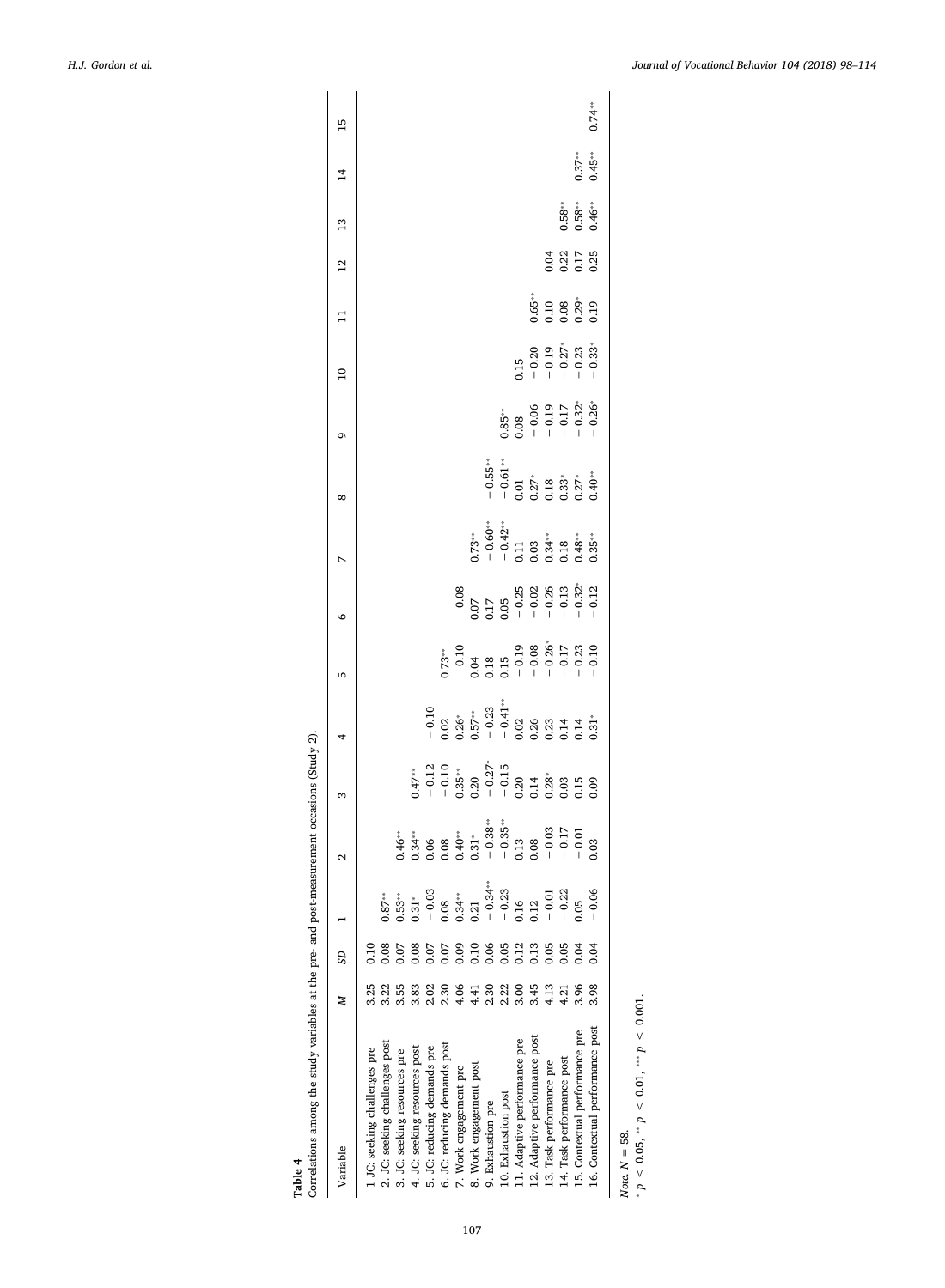<span id="page-11-0"></span>Measurement density (objective measure) of intervention groups (Study 2).

| Measurement occasions                  | Experimental departments |      |      |                  |
|----------------------------------------|--------------------------|------|------|------------------|
|                                        |                          |      |      | Combined average |
|                                        | Measurement density in % |      |      |                  |
| Yearly average completed checklists    | 59.6                     | 9.8  | 46.1 | 38.5             |
| Pre-intervention completed checklists  | 60.4                     | 40.0 | 79.1 | 59.8             |
| Post-intervention completed checklists | 56.5                     | 53.8 | 82.2 | 64.2             |

Note,  $N = 58$ . The three experimental units are listed. The Measurement density is the number of checklist that were completed to monitor patients older than 70 years. The Yearly average completed checklists provides the average number of checklists individuals completed (measurement density) for each experimental department for the twelve months before the intervention. Pre-intervention is the month prior to training and Post-intervention is the month after the training. The Combined average of completed checklists shows that overall the nurses in the experimental groups increased their completion of the checklists (measurement density) from 59.8%–64.2%. Results show that two of the three departments (2 and 3) that participated in the training increased their number of completed checklists compared to their yearly averages.

adaptive performance ( $\beta = 0.49$ ,  $SE = 0.26$ ,  $t = 1.91$ ,  $p = 0.03$ ; see [Table 6](#page-12-0)). For Study 2, step 1 showed a positive effect of the intervention on work engagement (β = 0.50, *SE* = 0.26, *t* = 1.92, *p* = 0.03; see [Table 7](#page-13-0)).

For step 2, the mediating effect was tested to see if the intervention had a significant effect on the job crafting variables (mediators) that were previously found to change with the repeated measures analyses. In Study 1, seeking challenges and reducing demands were tested but only seeking challenges remained significant (β = 0.37, SE = 0.18, t = 2.18, p = 0.02). Similarly in Study 2, seeking resources and reducing demands were tested but only seeking resources remained significant (β = 0.67,  $SE$  = 0.19,  $t = 3.46$ ,  $p < 0.001$ ). Thus, in both studies, reducing demands was removed from further analyses as a mediator (except as a control variable) since this suggests that the changes in this dimension were not due to the intervention.

In step 3, the mediator needs to predict the outcome measure after controlling for the predictor. For Study 1, seeking challenges positively related to work engagement  $(\beta = 0.24, SE = 0.10, t = 2.42, p < 0.01)$  and adaptive performance  $(\beta = 0.19, SE = 0.08,$  $t = 2.38$ ,  $p < 0.01$ ). For Study 2, seeking resources positively related to work engagement ( $\beta = 0.47$ ,  $SE = 0.12$ ,  $t = 3.78$ ,  $p < 0.001$ ).

In step 4, in order to conclude full mediation, the effect of the independent variables on the outcome must not be significant when the mediator is included. If the effect is still significant then it is partial mediation. For Study 1, the intervention (i.e., group x time interaction) was still significantly related to work engagement (β = 0.57, SE = 0.25, t = 2.26, p < 0.01) and adaptive performance  $(\beta = 0.37, SE = 0.21, t = 1.76, p = 0.04)$ , revealing partial mediation for both through seeking challenges. For Study 2, the effect was not significant for work engagement ( $\beta = 0.18$ ,  $SE = 0.24$ ,  $t = 0.75$ ,  $p = 0.23$ ), revealing full mediation through seeking resources. Partial support was provided for [Hypothesis 3](#page-4-2) in both studies with Sobel tests ([Preacher & Leonardelli, 2003](#page-16-30)). In Study 1 the indirect effect through seeking challenges was significant for work engagement ( $z = 1.62$ ,  $SE = 0.25$ ,  $p < 0.05$ ) and adaptive performance ( $z = 1.62$ ,  $SE = 0.25$ ,  $p < 0.05$ ). In Study 2 the indirect effect through seeking resources was also significant for work engagement ( $z = 2.55$ ,  $SE = 0.24$ ,  $p < 0.01$ ). [Hypothesis 3](#page-4-2) was not supported in Study 1 for exhaustion, health, or task and contextual performance through seeking challenges, and also not supported through seeking resources or reducing demands. For Study 2, [Hypothesis 3](#page-4-2) was not supported for exhaustion or any of the performance measures through seeking resources, and also not supported through seeking challenges or reducing demands. To summarize, these results reveal that the intervention positively related to some of the changes in individuals' job crafting behaviors (seeking challenges in Study 1 and seeking resource in Study 2), which then related significantly and positively to their well-being (in Study 2, in Study 1) and performance (in Study 1).

#### 4. Discussion

The central aim of the present study was to examine the association between participation in two job crafting interventions and employee well-being and performance. Medical specialists and nurses were trained to optimize their own work environment positively and proactively (via job crafting), which resulted in personal and organizational benefits. Our findings highlight the importance for contemporary organizations to consider the value of job crafting interventions as a way to enhance employee work processes, strategies, and performance. Partial support was found for our central assumption that job crafting behaviors contribute to employee well-being, since there were changes in some indicators of well-being for participants in the intervention in each study. In Study 1 among medical specialists, significant changes in job crafting were found for seeking challenges and reducing demands, however the intervention seemed only to be associated with changes in well-being when individuals were seeking challenges but not when they were reducing demands. Seeking challenges was positively related to specialists' well-being and their task, adaptive, and contextual performance. Seeking resources decreased specialists' exhaustion and increased their adaptive and contextual performance. Reducing demands was related to a decrease in specialists' work engagement and health, and an increase of their exhaustion, but these changes were not associated with the intervention and future research should examine other potential sources (e.g., job insecurity). For Study 2, significant changes in seeking resources and reducing demands were found, but the intervention was only associated with a change in seeking resources and not in reducing demands. Moreover, seeking resources and seeking challenges were related to an increase in work engagement, while seeking challenges was related to a decrease in exhaustion, and reducing demands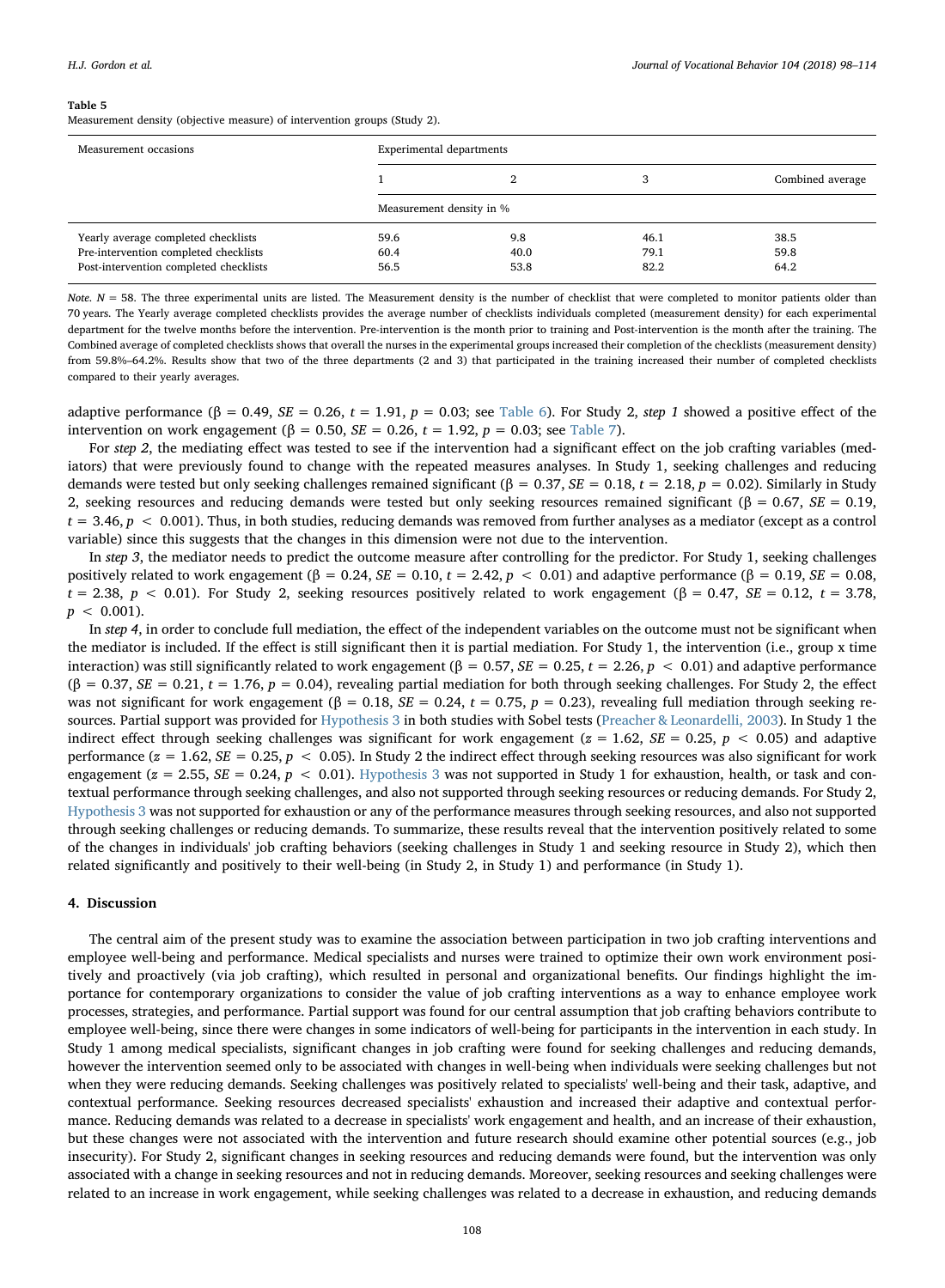<span id="page-12-0"></span>

| Model               | Work engagement                                                 |            | Exhaustion                                                                               |            | Health                                                                           |            | Adaptive performance      |                 | Task performance                                                                           |            | Contextual performance                                                                                         |            |
|---------------------|-----------------------------------------------------------------|------------|------------------------------------------------------------------------------------------|------------|----------------------------------------------------------------------------------|------------|---------------------------|-----------------|--------------------------------------------------------------------------------------------|------------|----------------------------------------------------------------------------------------------------------------|------------|
| Variables           | Estimate (SE)                                                   |            | (SE)<br>Estimate                                                                         |            | Estimate (SE)                                                                    |            | Estimate (SE)             |                 | Estimate (SE)                                                                              |            | Estimate (SE)                                                                                                  |            |
| Intercept           | 4.07                                                            | 37.00***   | 1.89                                                                                     | $37.80***$ | 8.52                                                                             | $6.25***$  | 4.98                      | 55.33***        | 4.53                                                                                       | $37.75***$ | 3.93                                                                                                           | $7.67***$  |
|                     | (0.11)                                                          |            |                                                                                          |            | (0.12)                                                                           |            | (0.09)                    |                 | (0.12)                                                                                     |            | (0.13)                                                                                                         |            |
| Time                | $-0.37$                                                         | $-2.31***$ | $(0.05)$<br>$0.16$<br>$(0.08)$<br>$0.02$<br>$(0.08)$<br>$(0.03)$<br>$(0.12)$<br>$(0.12)$ | $2.00*$    |                                                                                  | $-3.59***$ | $-0.23$                   | $-1.77^{\circ}$ | $-0.24$                                                                                    | $-1.50$    | $-0.33$<br>(0.19)                                                                                              | $-1.74*$   |
|                     | (0.16)                                                          |            |                                                                                          |            | $-0.80$<br>(0.22)                                                                |            | (0.13)                    |                 | (0.16)                                                                                     |            |                                                                                                                |            |
| Group               | $-0.03$                                                         | $-0.17$    |                                                                                          | 0.25       | 0.15                                                                             | $-2.99***$ |                           | $-1.53$         |                                                                                            | $-1.00$    |                                                                                                                | $-0.38$    |
|                     | (0.18)                                                          |            |                                                                                          |            |                                                                                  |            | $-0.23$<br>(0.15)<br>0.37 |                 |                                                                                            |            |                                                                                                                |            |
| Time $\times$ group | 0.57                                                            | $2.28**$   |                                                                                          | $-1.83$    |                                                                                  | $2.72***$  |                           | 1.76*           |                                                                                            | $1.62*$    |                                                                                                                | $0.90^{*}$ |
|                     |                                                                 |            |                                                                                          |            |                                                                                  |            | $(0.21)$<br>$0.19$        |                 |                                                                                            |            |                                                                                                                |            |
| Seeking challenges  |                                                                 | $2.40**$   |                                                                                          | $-3.20***$ |                                                                                  | 0.71       |                           | $2.38***$       |                                                                                            | $1.80*$    |                                                                                                                | $3.50***$  |
|                     | $\begin{array}{c} (0.25) \\ 0.24 \\ (0.10) \\ 0.17 \end{array}$ |            | (0.05)                                                                                   |            | $\begin{array}{c} (0.25) \\ 0.98 \\ (0.36) \\ 1.00 \\ 0.14) \\ 0.27 \end{array}$ |            | $(0.08)$<br>$1.00$        |                 | $\begin{array}{c} -0.18 \\ (0.18) \\ 0.42 \\ (0.26) \\ 0.13 \\ (0.10) \\ 0.01 \end{array}$ |            | $\begin{array}{c} -\ 0.08 \\ \ 0.21) \\ 0.57 \\ 0.30 \\ 0.07 \\ 0.012 \\ 0.62 \\ 0.62 \\ 0.15) \\ \end{array}$ |            |
| Seeking resources   |                                                                 | 1.42       | $-0.21$                                                                                  | $3.50***$  |                                                                                  | <b>PS</b>  |                           | $10.00***$      |                                                                                            | 1.54       |                                                                                                                | $4.13***$  |
|                     | (0.12)                                                          |            | (0.06)                                                                                   |            | (0.17)                                                                           |            | (0.10)                    |                 | (0.13)                                                                                     |            |                                                                                                                |            |
| Reducing demands    | $-0.34$                                                         | $-3.78***$ | 0.17                                                                                     | $4.25***$  | $-0.85$                                                                          | $-7.08***$ | $-0.07$                   | 1.38            | $-0.14$                                                                                    | $-1.56$    | $-0.07$                                                                                                        | $-0.70$    |
|                     | (0.09)                                                          |            | (0.04)                                                                                   |            | (0.12)                                                                           |            | (0.07)                    |                 | (60.0)                                                                                     |            | (0.10)                                                                                                         |            |

Note.  $N = 119$ ; time:  $0 =$  pre and  $1 =$  post; group:  $0 =$  control and  $1 =$  experimental. Single tailed testing since hypotheses are directional. Note  $N = 119$ ; time:  $0 =$  pre and  $1 =$  post; group:  $0 =$  control and  $1 =$  experimental. Single tailed testing since hypotheses are directional.<br>\*  $p < 0.05$ , \*\*  $p < 0.01$ , \*\*\*  $p < 0.001$ .

 ${}^*p < 0.05, {}^{**}p < 0.01, {}^{***}p < 0.001.$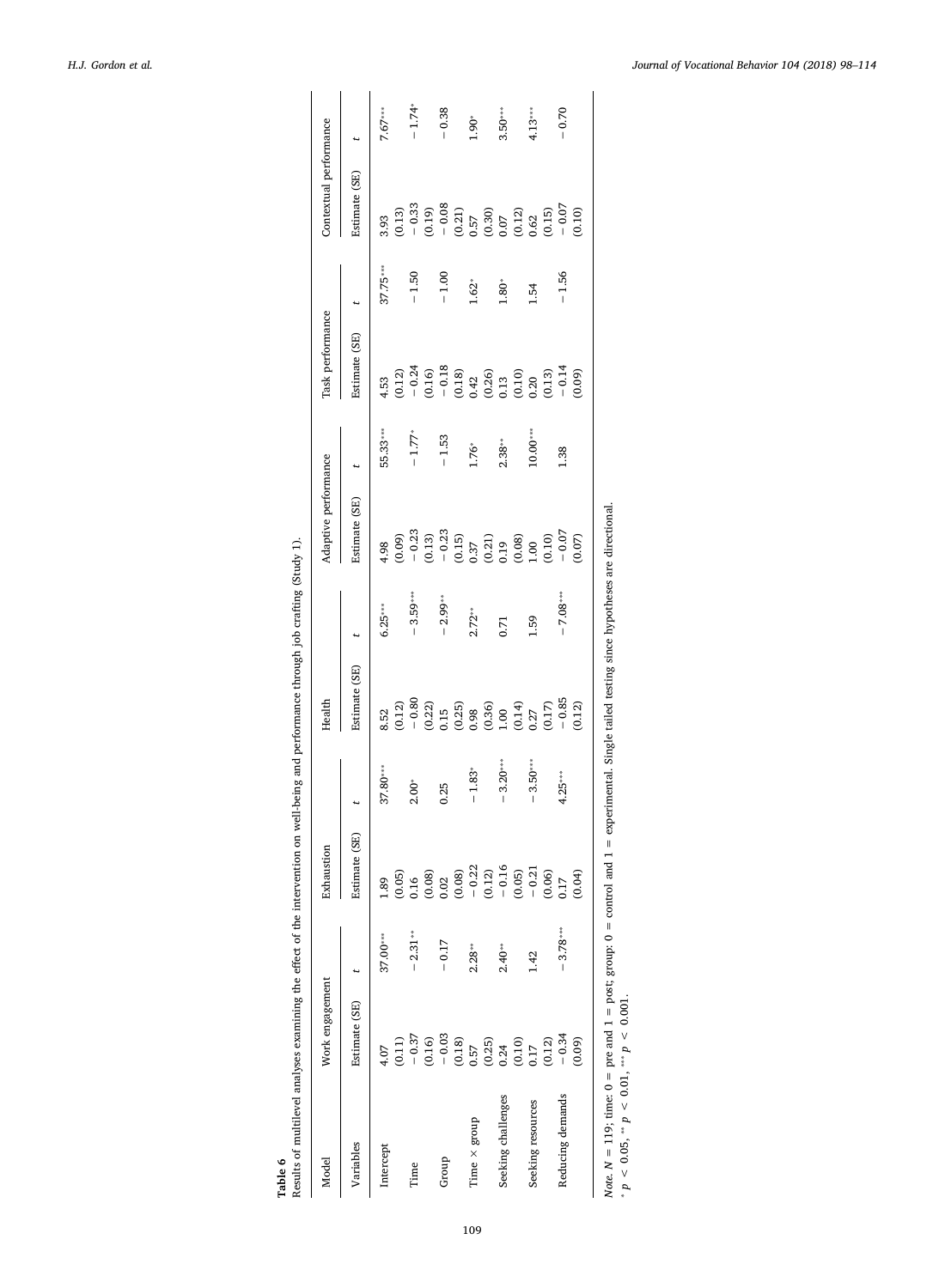<span id="page-13-0"></span>Results of multilevel analyses examining the effect of the intervention on well-being and performance through job crafting (Study 2).

| Model               | Work engagement   |              | Exhaustion        |              | Adaptive performance |              | Task performance  |              | Contextual performance |          |
|---------------------|-------------------|--------------|-------------------|--------------|----------------------|--------------|-------------------|--------------|------------------------|----------|
| Variables           | Estimate (SE)     | $\mathbf{t}$ | Estimate (SE)     | $\mathbf{r}$ | Estimate (SE)        | $\mathbf{r}$ | Estimate (SE)     | $\mathbf{r}$ | Estimate (SE)          | t        |
| Intercept           | 4.00<br>(0.12)    | $16.67***$   | 2.38<br>(0.07)    | $34.00***$   | 3.03<br>(0.17)       | $16.83***$   | 4.15<br>(0.07)    | 59.2***      | 4.14<br>(0.07)         | 59.14*** |
| Time                | 0.13<br>(0.17)    | 0.77         | 0.02<br>(0.10)    | 0.20         | 0.15<br>(0.25)       | 0.60         | 0.01<br>(0.10)    | 0.10         | $-0.03$<br>(0.09)      | $-0.33$  |
| Group               | 0.21<br>(0.16)    | 1.31         | $-0.20$<br>(0.09) | $-2.22**$    | $-0.05$<br>(0.24)    | $-0.21$      | $-0.02$<br>(0.10) | $-0.20$      | $-0.01$<br>(0.09)      | $-0.11$  |
| Time $\times$ group | 0.18<br>(0.24)    | 0.43         | $-0.14$<br>(0.14) | $-1.00$      | 0.55<br>(0.35)       | 1.57         | 0.11<br>(0.15)    | 0.73         | $-0.05$<br>(0.13)      | $-0.39$  |
| Seeking challenges  | 0.18<br>(0.10)    | $1.80*$      | $-0.17$<br>(0.05) | $-3.40***$   | 0.08<br>(0.14)       | 0.57         | $-0.11$<br>(0.06) | $1.83*$      | $-0.04$<br>(0.05)      | $-0.80$  |
| Seeking resources   | 0.47<br>(0.12)    | $3.92***$    | $-0.11$<br>(0.07) | $-1.57$      | 0.24<br>(0.18)       | 1.33         | 0.18<br>(0.08)    | $2.25**$     | 0.17<br>(0.07)         | $2.43**$ |
| Reducing demands    | $-0.04$<br>(0.11) | $-0.36$      | 0.13<br>(0.06)    | $2.17**$     | $-0.22$<br>(0.16)    | $-1.38$      | $-0.14$<br>(0.07) | $-0.17$      | $-0.09$<br>(0.06)      | $-1.50$  |

Note.  $N = 58$ ; time:  $0 =$  pre and  $2 =$  post; group:  $0 =$  control and  $1 =$  experimental. Single tailed testing since hypotheses are directional.  $p > 0.05$ , \*\*  $p > 0.01$ , \*\*\*  $p > 0.001$ .

to an increase in exhaustion. Further, seeking challenges and resources both were related to increases in task performance, while seeking resources was related to an increase in contextual performance. In short, the interventions stimulated medical specialists' seeking challenges, which were associated with enhanced work engagement and adaptive performance, while it stimulated nurses' seeking resources, which was associated with enhanced work engagement. Overall, the intervention participants experienced improvements in their job crafting behaviors, well-being, and performance compared to non-participants.

#### 4.1. Theoretical contributions

Our research contributes to the literature in at least three ways. First, the two studies found favorable support for job redesign interventions that utilize the proactive strategy of job crafting (with a general [Study 1] and a specific [Study 2] focus, respectively), since results found increases in employees' self-initiated behavior and positive changes in their well-being and performance. This suggests that job crafting interventions can inspire individuals to proactively and creatively adjust their job, which can be beneficial for employees and their organizations. Most importantly, the intervention enhanced the positive changes in participants' job crafting. Although reducing demands was found to have a negative relationship with well-being (Study 1), the change in this dimension of job crafting was not related to the intervention but possibly due to other unexplored work factors, a point we elaborate on later. This research provides a better understanding of how individuals can proactively change their well-being and performance (via job crafting) through achieving self-set goals aimed at redesigning their job characteristics [\(Meyers et al., 2013; Tims & Bakker, 2010\)](#page-16-8). The JD-R model was used as a framework to investigate how the "fit" of an intervention impacts individuals' interactions with their work environment by self-regulating their job demands and resources (i.e., promotion or prevention strategies; [Bakker & Demerouti,](#page-15-2) [2014; Nielsen, 2013; Petrou et al., 2012](#page-15-2)). Job crafting can help individuals to fulfill some basic needs by gaining control, meaning, and a positive self-image, while facilitating connections with others [\(Wrzesniewski & Dutton, 2001\)](#page-17-1). The mechanism for intervention success may be the active involvement of employees in defining and achieving self-set job crafting goals, and the activating potential of SELN to help individuals reflect, share, and better actualize the job crafting behavior through "experiential learning" (Batalden & Davidoff[, 2007; Benner, 1984](#page-15-21)).

Second, as predicted we found that our results were mostly consistent with our hypotheses that suggested the favorable relationships of job crafting with well-being and performance through the facilitated changes in various types of work performance. As suggested by past research, individual-level interventions (e.g., job crafting) represent a tool for enhancing employee well-being, performance, and other organizational outcomes [\(Demerouti & Bakker, 2014; Lyons, 2008; Meyers et al., 2013](#page-15-3)). Seeking resources were found to be important, especially in stressful conditions and can help facilitate organizational change [\(Bakker et al., 2007\)](#page-15-10). Researchers similarly found the importance of having job resources (i.e., social support) in preventing burnout [\(Maslach,](#page-16-34) [Schaufeli, & Leiter, 2001\)](#page-16-34). The two groups differed in the importance of the specific job crafting dimensions. Seeking challenges were important for medical specialists, whereas seeking resources were important for nurses to improve their work engagement and performance. Prior to the interventions, interviews were conducted which revealed that it is not common practice for medical specialists to ask for help or feedback (e.g., about work-life balance issues). This behavior may be rooted in medical culture, and therefore may undermine the effectiveness of the strategy "seeking resources" for medical specialist although it proved to be a healthy work practice for nurses. As both organizations were involved in different forms of change, our results support the importance of job crafting during organizational change ([Petrou et al., 2012\)](#page-16-6). Results show that by encouraging employees to selfinitiate their adaptations to the changes, and by providing them with opportunities to self-regulate (gain control) in uncertain, changing environments (via crafting their changing job), they remained healthier and performed better.

Our intervention study was different from previous positive organizational interventions because it examined the impact of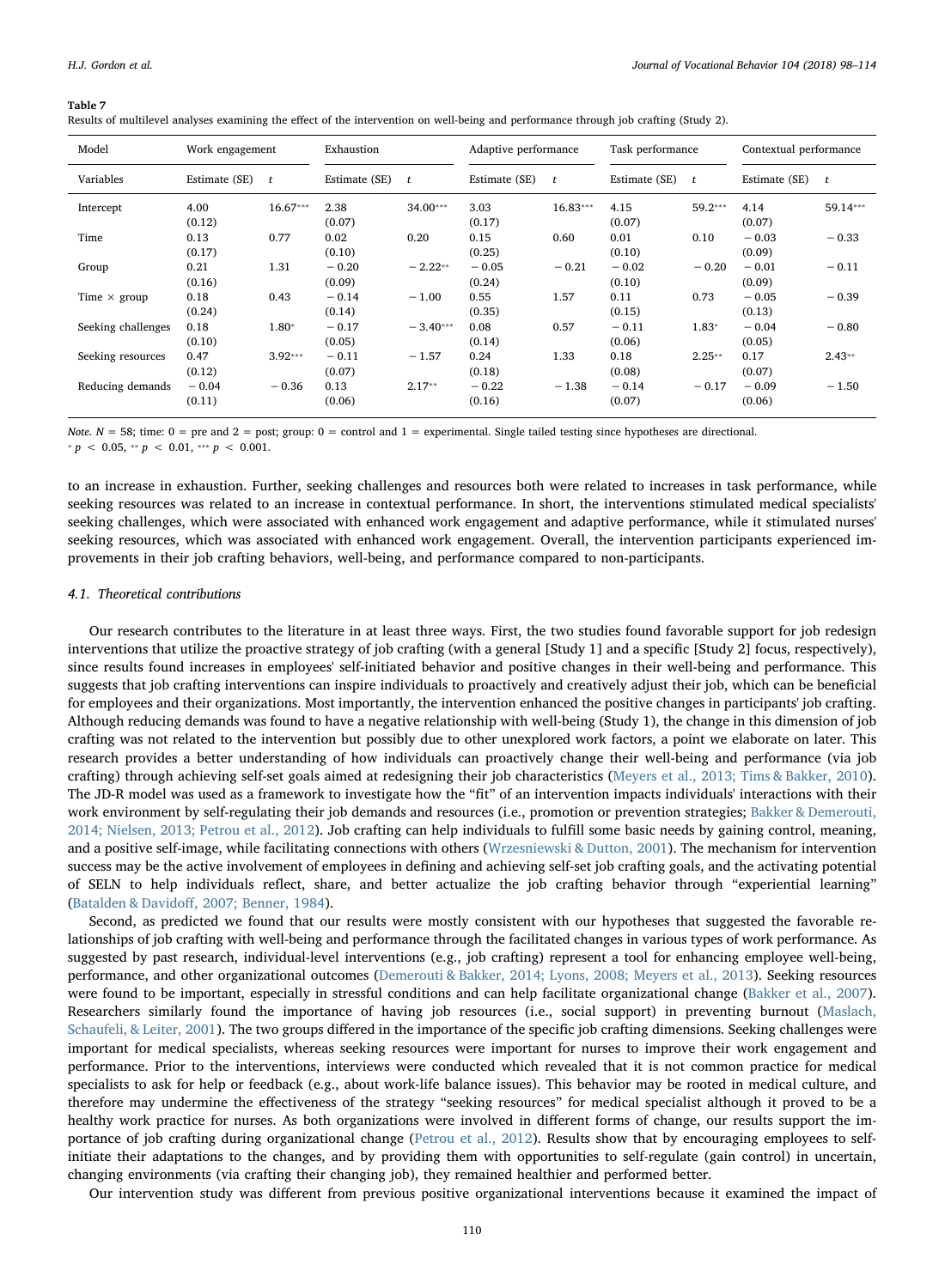different work aspects, and the actions and behaviors that employees engage in to "fit" their jobs to their needs [\(Erdogan & Bauer,](#page-15-22) [2005; Meyers et al., 2013\)](#page-15-22). We expanded upon [Van den Heuvel et al.](#page-17-2)'s (2015) job crafting intervention by making it less demanding for participants and by integrating into it a new "thinking-in-action" approach ([Benner, 1984\)](#page-15-16) with SELN. The SELN helped participants to create their own job crafting goals more easily, by allowing individuals to learn from their own or others' real–life experiences through sharing narrative stories of how their proactive behavior changed their thoughts, feelings, or relationships at work. After these reflections, they were better able to assign their behaviors to specific job crafting strategies. These modifications substantially improved the effectiveness of the intervention further than [Van den Heuvel et al.](#page-17-2)'s (2015), which detected effects only when using *t*-tests (instead of repeated measures ANOVA and multilevel analyses), and found no significant relations of the intervention on job crafting, work engagement, and performance. Further, most of the effect sizes for Study 1 were medium to large (partial  $\eta^2 = 0.04 - 0.07$ ,  $p = 0.01 - 0.03$ ), and for Study 2 most were medium to large (partial  $\eta^2 = 0.08 - 0.35$ ,  $p = 0.00 - 0.03$ ). Results indicated that the intervention had a significant relationship with job crafting seeking challenges (Study 1; medium effect) and seeking resources (Study 2; large effect). The intervention effectively produced medium to large changes not only in reported job crafting behavior, but also in well-being and behavioral outcomes.

Third, in line with the literature on job crafting we also found some unfavorable (negative) and unexpected results regarding the dimension "reducing job demands," but these were not related to the intervention. Although the changes in scores on reducing demands were significant according to the repeated measures analysis (Study 1), further mediation analyses found that the changes in other variables were unrelated to reducing demands; rather, the changes in well-being and performance were related to seeking challenges (Study 1) and seeking resources (Study 2; see step 2 of mediation). Further, results suggest that both specialists and nurses reduced their demands, but that it negatively influenced specialists' well-being (i.e., work engagement and health) and increased their exhaustion, suggesting that reducing demands could be negative in some healthcare settings. However, past findings reveal that reducing (hindering) demands can lower exhaustion [\(Salmela-Aro et al., 2009\)](#page-16-20) and can reduce negative strain ([LePine et al., 2005](#page-16-16)). Individuals may reconsider reducing demands as a coping strategy if medical culture/managers/co-workers do not support it (e.g., job insecurity; [Boswell, Olson-Buchanan, & Harris, 2013](#page-15-23)). In such contexts, when employees are struggling and need to step back from some responsibilities, reducing demands may help these individuals but also could result in negative feedback from their colleagues because it may be viewed as putting there workload onto others [\(Tims et al., 2015\)](#page-17-0). Further, reducing demands is effortful and costs energy that these specialists may not have (left over) during organizational change, as witnessed by some of the declining significance in the control group. Since reducing demands negatively influences specialists' outcomes, there may exist a hierarchical discrepancy in healthcare that does not encourage employees at the top to reduce demands or ask for help (e.g., personal issues). Future research is needed on the effects of job crafting, particularly reducing demands in different populations and organizations, to know when it helps or harms individuals and organizations.

#### 4.2. Limitations and future research

Self-report measures can result in common method biases (Podsakoff[, MacKenzie, & Podsako](#page-16-35)ff, 2012). Although we collected data on the objective count/numbers of the completed checklists, future studies should expand the use of objective measures to test the effectiveness of interventions. Everyone who completed the online survey in Study 1 received "tailored" (online) feedback (on the study-variables), including the control group. This may have had a positive effect on the control group, however individual feedback was not provided to the nurses in Study 2 and the results were still similar. [Nielsen \(2013\)](#page-16-1) suggests it may be unethical to withhold treatments from at-risk populations. We conducted two quasi-experiments, which have some drawbacks ([Cook & Campbell, 1979\)](#page-15-24). Specifically, obtaining two completely randomized study designs was not feasible since organizations cannot force employees to participate. For practical and methodological reasons, the assignment of participants to experimental or control conditions was not completely random. Therefore, cross-contamination between individuals in the experimental and control groups was possible since hospital employees interact on a daily basis as this is necessary to ensure patient safety.

Although the original aim for Study 1 was to have a longitudinal design, participant attrition occurred leaving a small usable panel group that allowed no further calculations. In Study 2 unfortunately, 32 of the 60 nurses in the experimental groups and 26 of the 60 in the control groups did not complete any of the questionnaires, not allowing for data comparison between responders and non-responders. This happened although participation was encouraged and presented at weekly hospital meetings, and information was available on the medical specialists' home page. Maybe only the more engaged individuals participated ([Christian,](#page-15-25) [Garza, & Slaughter, 2011](#page-15-25)) and future research could address this. Interestingly, in Study 1 there were more female medical specialists who participated in the experimental group and in Study 2 there were more nurses with higher levels of work experience who participated in the experimental group. It is unclear how these sample characteristics have affected the present findings, and therefore it is important that future research try to replicate the results among other underrepresented populations.

Further, given that we investigated the effect of the overall intervention, we cannot be exactly sure about what caused the positive associations with the intervention. Possibilities include: the workshop, the completion of one specific assignment, or factors other than the intervention itself (e.g., sharing with colleagues). Providing regular, short questionnaires to the participants during the intervention period (e.g., through smartphones) could be helpful to uncover what caused the favorable effects of the intervention and to rule-out alternative explanations. Also the alphas were quite low for seeking resources (Study 1) and reducing demands (Study 2), which might limit the implications of our findings. Generalizability across occupational groups is needed and tailoring the measures to specific populations may help to increase the alphas for the particular job crafting dimensions, as some items may not be relevant for a specific context.

One final limitation is that although it is possible that blends of job crafting behaviors co-exist, we tested the effects of each job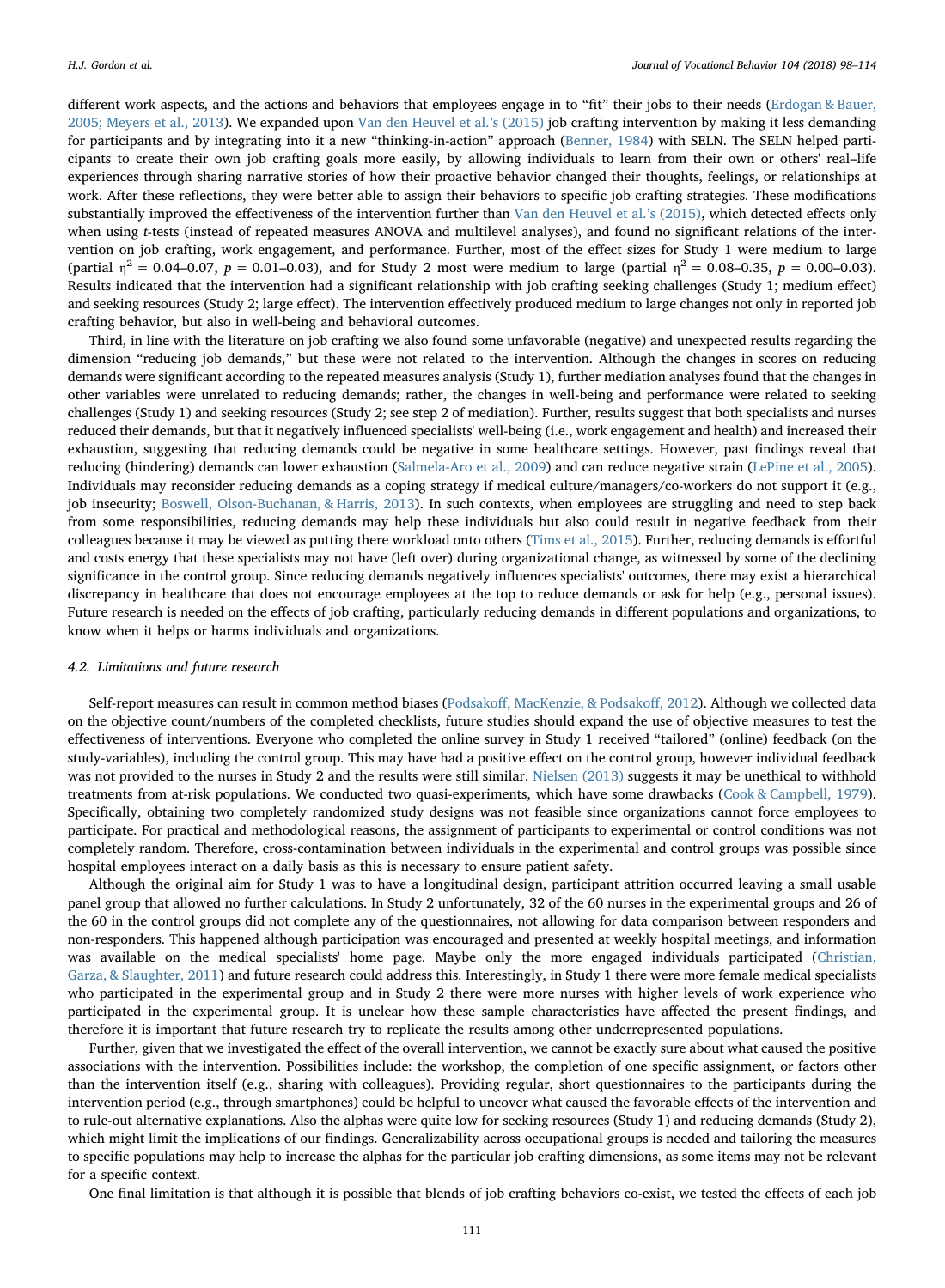crafting dimension separately. We generally think that the context determines whether or not specific crafting behaviors will be used in combination, and if a specific combination is more beneficial than other ones. What we did show is that some crafting behaviors (alone) are more beneficial than others for a specific occupational group.

#### 5. Conclusions

Our study is one of the first to test an individual-level job redesign intervention within healthcare organizations and to show that participants can not only learn to use job crafting in their daily work but that job crafting behavioral changes are associated with improvements in well-being and performance. Job crafting by seeking challenges (Study 1; specialists) and resources (Study 2; nurses) can enhance well-being and performance when individuals reflect, communicate, and actualize job crafting by enacting their crafting goals. Our intervention can be utilized and tailored to meet the unique needs of different organizations. We optimized the intervention structure and found a greater number of significant change effects for job crafting, well-being, and performance; while [Van den Heuvel et al.'s \(2015\)](#page-17-2) similar intervention mainly found favorable effects on positive and negative affect and on job resources alone.

Future research should utilize experimental and longitudinal designs to explore the effectiveness of individual job crafting interventions for employees in other work populations and contexts. We suggest that job redesign interventions examine the role that contextual and individual factors play with regard to intervention effectiveness. To this end, organizations should encourage employees to craft their jobs and provide them with opportunities to "fit" their jobs to their strengths, skills, and working preferences. Every situation and individual is unique, requiring that job redesign interventions be adapted to meet the changing needs of today's organizations and individuals to create a "win-win" situation for all involved.

#### References

<span id="page-15-8"></span>[Bakker, A. B. \(2017\). Strategic and proactive approaches to work engagement.](http://refhub.elsevier.com/S0001-8791(17)30060-X/rf0005) Organizational Dynamics, 46, 67–75.

- <span id="page-15-11"></span>Bakker, A. B., & Demerouti, E. (2007). The job demands-resources model: State of the art. Journal of Managerial Psychology, 22, 309-328. [http://dx.doi.org/10.1108/](http://dx.doi.org/10.1108/02683940710733115) [02683940710733115.](http://dx.doi.org/10.1108/02683940710733115)
- <span id="page-15-2"></span>[Bakker, A. B., & Demerouti, E. \(2014\). Job demands-resources theory. In P. Y. Chen, & C. L. Cooper \(Vol. Eds.\),](http://refhub.elsevier.com/S0001-8791(17)30060-X/rf0015) Work and wellbeing: Wellbeing: A complete reference guide. Vol. 3. [Work and wellbeing: Wellbeing: A complete reference guide](http://refhub.elsevier.com/S0001-8791(17)30060-X/rf0015) (pp. 37–64). Chichester, UK: Wiley-Blackwell.
- <span id="page-15-15"></span>[Bakker, A. B., & Demerouti, E. \(2017\). Job demands-resources theory: Taking stock and looking forward.](http://refhub.elsevier.com/S0001-8791(17)30060-X/rf0020) Journal of Occupational Health Psychology, 22, 273–285.
- <span id="page-15-18"></span>[Bakker, A. B., Demerouti, E., & Verbeke, W. \(2004\). Using the job demands-resources model to predict burnout and performance.](http://refhub.elsevier.com/S0001-8791(17)30060-X/rf0025) Human Resource Management, 43, 83–[104](http://refhub.elsevier.com/S0001-8791(17)30060-X/rf0025).
- <span id="page-15-10"></span>Bakker, A. B., Hakanen, J. J., Demerouti, E., & Xanthopoulou, D. (2007). Job resources boost work engagement, particularly when job demands are high. Journal of Educational Psychology, 99, 274–284. <http://dx.doi.org/10.1037/0022-0663.99.2.274>.
- <span id="page-15-19"></span>Baron, R. M., & Kenny, D. A. (1986). The moderator-mediator variable distinction in social psychological research: Conceptual, strategic, and statistical considerations. Journal of Personality and Social Psychology, 51, 1173–1182. [http://dx.doi.org/10.1037/0022-3514.51.6.1173.](http://dx.doi.org/10.1037/0022-3514.51.6.1173)
- <span id="page-15-21"></span>Batalden, P. B., & Davidoff, F. (2007). What is "quality improvement" and can it transform healthcare? Quality & Safety in Health Care, 16, 2-3. [http://dx.doi.org/10.](http://dx.doi.org/10.1136/qshc.2006.022046) [1136/qshc.2006.022046.](http://dx.doi.org/10.1136/qshc.2006.022046)
- <span id="page-15-16"></span>Benner, P. (1984). [From novice to expert: Excellence and power in clinical nursing practice.](http://refhub.elsevier.com/S0001-8791(17)30060-X/rf0040) Menlo Park, CA, US: Addison-Wesley.
- <span id="page-15-6"></span>Benner, P., Hooper Kyriakidis, P., & Stannard, D. (2011). [Clinical wisdom and interventions in acute and critical care: A thinking-in-action approach.](http://refhub.elsevier.com/S0001-8791(17)30060-X/rf0045) New York, NY, US: [Springer Publishing Company.](http://refhub.elsevier.com/S0001-8791(17)30060-X/rf0045)
- <span id="page-15-5"></span>Berg, J. M., Dutton, J. E., & Wrzesniewski, A. (2008). What is job crafting and why does it matter? Theory-to-practice briefing. Ann Arbor, MI: School of Business, University of Michigan Ross. Retrieved from <http://positiveorgs.bus.umich.edu/wp-content/uploads/What-is-Job-Crafting-and-Why-Does-it-Matter1.pdf>.
- <span id="page-15-7"></span>Biron, C., Karanika-Murray, M., & Copper, C. L. (Eds.). (2012). [Improving organizational interventions for stress and well-being: Addressing process and context](http://refhub.elsevier.com/S0001-8791(17)30060-X/rf0055). London, UK: [Routledge](http://refhub.elsevier.com/S0001-8791(17)30060-X/rf0055).
- <span id="page-15-9"></span>Bond, F. W., Flaxman, P. E., & Bunce, D. (2008). The influence of psychological flexibility on work redesign: Mediated moderation of a work reorganization intervention. Journal of Applied Psychology, 3, 645-654. <http://dx.doi.org/10.1037/0021-9010.93.3.645>.
- <span id="page-15-23"></span>Boswell, W. R., Olson-Buchanan, J. B., & Harris, T. B. (2013). I cannot afford to have a life: Employee adaptation to feelings of job insecurity. Personnel Psychology, 67, 887–915. [http://dx.doi.org/10.1111/peps.12061.](http://dx.doi.org/10.1111/peps.12061)
- <span id="page-15-17"></span>Bowling, A. (2005). Just one question: If one question works, why ask several? Journal of Epidemiology & Community Health, 59, 342-345. [http://dx.doi.org/10.1136/](http://dx.doi.org/10.1136/jech.2004.021204) [jech.2004.021204.](http://dx.doi.org/10.1136/jech.2004.021204)
- <span id="page-15-0"></span>Briner, R. B., & Reynolds, S. (1999). The costs, benefits, and limitations of organizational level stress interventions. Journal of Organizational Behavior, 20, 647-664. [http://dx.doi.org/10.1002/\(SICI\)1099-1379\(199909\)20:5<647::AID-JOB919>3.0.CO;2-1.](http://dx.doi.org/10.1002/(SICI)1099-1379(199909)20:5<647::AID-JOB919>3.0.CO;2-1)
- <span id="page-15-25"></span>Christian, M. S., Garza, A. S., & Slaughter, J. E. (2011). Work engagement: A quantitative review and test of its relations with task and contextual performance. Personnel Psychology, 64, 89–136. <http://dx.doi.org/10.1111/j.1744-6570.2010.01203.x>.
- <span id="page-15-24"></span><span id="page-15-14"></span>Cook, T. D., & Campbell, D. T. (1979). [Quasi-experimentation: Design and analysis issues for](http://refhub.elsevier.com/S0001-8791(17)30060-X/rf0085) field settings. Chicago, IL, US: Rand-McNally.
- Crawford, E. R., LePine, J. A., & Rich, B. L. (2010). Linking job demands and resources to employee engagement and burnout: A theoretical extension and metaanalytic test. Journal of Applied Psychology, 95, 834-848. http://dx.doi.org/10.1037/a0019364

<span id="page-15-4"></span>Demerouti, E. (2014). Design your own job through job crafting. European Psychologist, 19, 237–247. [http://dx.doi.org/10.1027/1016-9040/a000188.](http://dx.doi.org/10.1027/1016-9040/a000188)

- <span id="page-15-3"></span>[Demerouti, E., & Bakker, A. B. \(2014\). Job crafting. In M. C. W. Peeters, J. De Jonge, & T. W. Taris \(Eds.\).](http://refhub.elsevier.com/S0001-8791(17)30060-X/rf0100) An introduction to contemporary work psychology (pp. 414– [433\). Chichester, UK: Wiley-Blackwell.](http://refhub.elsevier.com/S0001-8791(17)30060-X/rf0100)
- <span id="page-15-13"></span>Demerouti, E., Bakker, A. B., & Halbesleben, J. (2015). Productive and counterproductive job crafting: A daily diary study. Journal of Occupational Health Psychology, 20, 457–469. [http://dx.doi.org/10.1037/a0039002.](http://dx.doi.org/10.1037/a0039002)
- <span id="page-15-12"></span>Demerouti, E., Bakker, A. B., Vardakou, I., & Kantas, A. (2003). The convergent validity of two burnout instruments: A multitrait-multimethod analysis. European Journal of Psychological Assessment, 18, 296–307. [http://dx.doi.org/10.1027//1015-5759.19.1.12.](http://dx.doi.org/10.1027//1015-5759.19.1.12)
- [Demerouti, E., Xanthopoulou, D., Tsaousis, I., & Bakker, A. B. \(2014\). Disentangling task and contextual performance: A multitrait-multimethod approach.](http://refhub.elsevier.com/S0001-8791(17)30060-X/rf0115) Journal of [Personnel Psychology, 13](http://refhub.elsevier.com/S0001-8791(17)30060-X/rf0115), 59–69.
- <span id="page-15-20"></span>Dempster, A. P., Laird, N. M., & Rubin, D. B. (1977). Maximum likelihood from incomplete data via the EM algorithm. Journal of Royal Statistical Society, 39, 1–38. [http://dx.doi.org/10.2307/2984875.](http://dx.doi.org/10.2307/2984875)
- <span id="page-15-1"></span>[Dollard, M., Le Blanc, P. M., & Cotton, S. J. \(2008\). Participatory action research as work stress intervention. In K. Näswall, J. Hellgren, & M. Sverke \(Eds.\).](http://refhub.elsevier.com/S0001-8791(17)30060-X/rf0125) The individual in the changing working life (pp. 353–379). [Cambridge, UK: Cambridge University Press](http://refhub.elsevier.com/S0001-8791(17)30060-X/rf0125).

Dong, Y., & Peng, C. Y. J. (2013). Principled missing data methods for researchers. SpringerPlus, 222, 1–17. [http://dx.doi.org/10.1186/2193-1801-2-222.](http://dx.doi.org/10.1186/2193-1801-2-222)

<span id="page-15-22"></span>Erdogan, B., & Bauer, T. N. (2005). Enhancing career benefits of proactive personality: The role of fit with jobs and organizations. Personnel Psychology, 58, 859–891.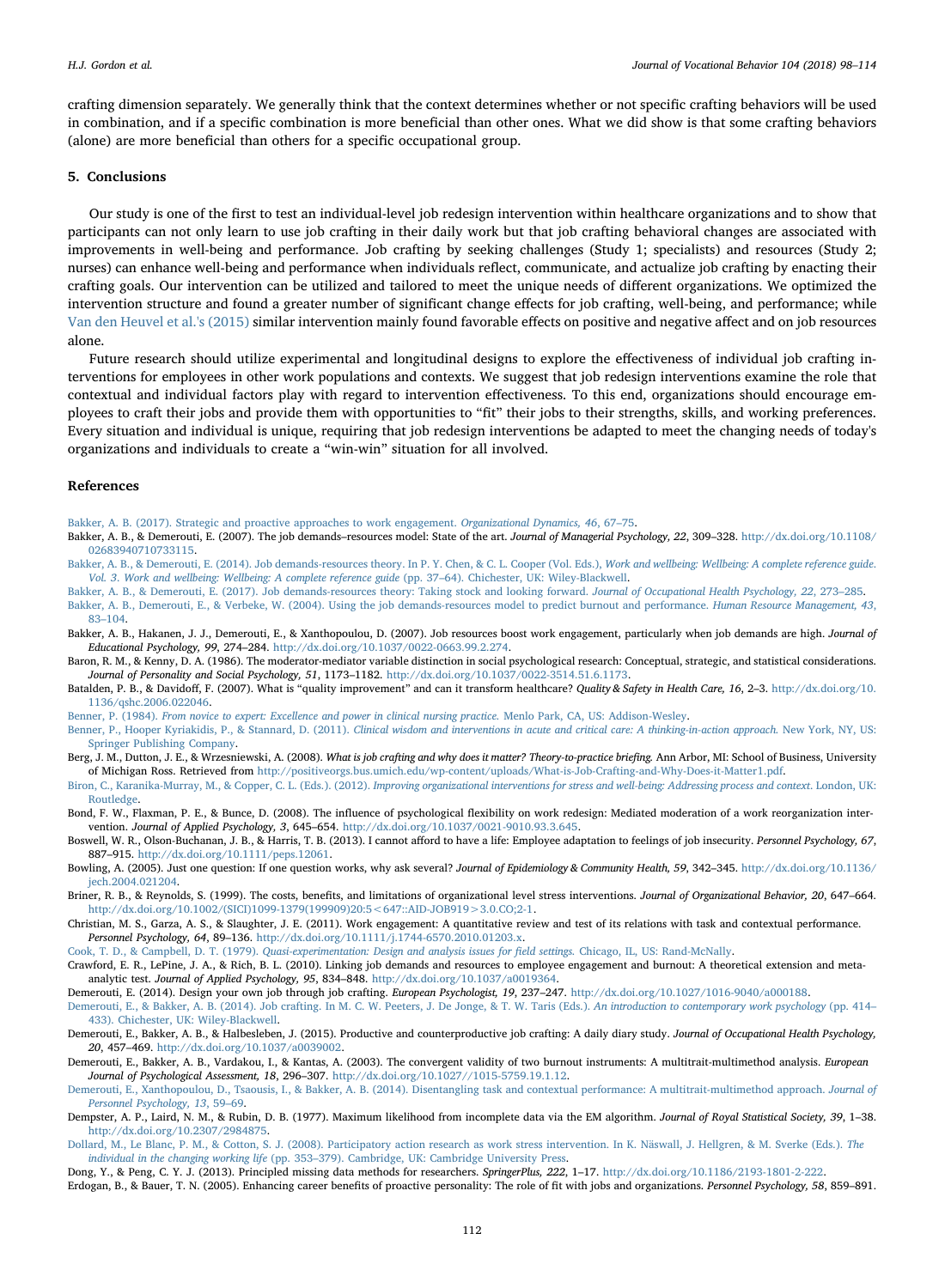<http://dx.doi.org/10.1111/j.1744-6570.2005.00772.x>.

<span id="page-16-31"></span>Garson, G. D. (2015). Missing values analysis & data imputation. [North Carolina State University, Asheboro: Statistical Associates Publishing](http://refhub.elsevier.com/S0001-8791(17)30060-X/rf0140).

<span id="page-16-19"></span>Ghitulescu, B. E. (2007). Shaping tasks and relationships at work: Examining the antecedents and consequences of employee job crafting (Doctoral dissertation). Retrieved from [http://etd.library.pitt.edu/ETD/available/etd-12112006-131255/unrestricted/ghitulescube\\_etd.pdf](http://etd.library.pitt.edu/ETD/available/etd-12112006-131255/unrestricted/ghitulescube_etd.pdf).

- <span id="page-16-27"></span>Goodman, S. A., & Svyantec, D. J. (1999). Person-organization fit and contextual performance: Do shared values matter? Journal of Vocational Behavior, 55, 254–275. <http://dx.doi.org/10.1006/jvbe.1998.1682>.
- <span id="page-16-7"></span>[Gordon, H. J., Demerouti, E., Le Blanc, P. M., & Bipp, T. \(2015\). Job crafting and performance of Dutch and American Health Care Professionals.](http://refhub.elsevier.com/S0001-8791(17)30060-X/rf0155) Journal of Personnel [Psychology, 14](http://refhub.elsevier.com/S0001-8791(17)30060-X/rf0155), 192–202.
- <span id="page-16-28"></span>[Gorgievski, M. J., Bakker, A. B., & Schaufeli, W. B. \(2010\). Work engagement and workaholism: Comparing the self-employed and salaried employees.](http://refhub.elsevier.com/S0001-8791(17)30060-X/rf0160) The Journal of [Positive Psychology, 5](http://refhub.elsevier.com/S0001-8791(17)30060-X/rf0160), 83–96.
- <span id="page-16-0"></span>Grant, A. M., & Parker, S. K. (2009). Redesigning work design theories: The rise of relational and proactive perspectives. The Academy of Management Annals, 3, 317–375. <http://dx.doi.org/10.1080/19416520903047327>.
- <span id="page-16-26"></span>Griffin, M. A., Neal, A., & Parker, S. K. (2007). A new model of work role performance: Positive behavior in uncertain and independent contexts. Academy of Management Journal, 50, 327–347. [http://dx.doi.org/10.5465/AMJ.2007.24634438.](http://dx.doi.org/10.5465/AMJ.2007.24634438)
- <span id="page-16-11"></span>Hackman, J. R., & Oldham, G. R. (1976). Motivation through the design of work: Test of a theory. Organizational Behavior and Human Decision Processes, 16, 250–279. [http://dx.doi.org/10.1016/0030-5073\(76\)90016-7](http://dx.doi.org/10.1016/0030-5073(76)90016-7).
- <span id="page-16-14"></span>[Harter, J. K., & Blacksmith, N. \(2010\). Employee engagement and the psychology of joining, staying in, and leaving organizations. In P. A. Linley, S. Harrington, & N.](http://refhub.elsevier.com/S0001-8791(17)30060-X/rf0180) Garcea (Eds.). [Oxford handbook of positive psychology and work](http://refhub.elsevier.com/S0001-8791(17)30060-X/rf0180) (pp. 121–130). Oxford, UK: Oxford University Press.
- <span id="page-16-10"></span>[Herzberg, F., Mausner, B., & Snyderman, B. B. \(1959\).](http://refhub.elsevier.com/S0001-8791(17)30060-X/rf0185) The motivation to work. New York: John Wiley & Sons.
- Holman, D. J., & Axtell, C. M. (2016). Can job redesign interventions infl[uence a broad range of employee outcomes by changing multiple job characteristics? A quasi](http://refhub.elsevier.com/S0001-8791(17)30060-X/rf0190)experimental study. [Journal of Occupational Health Psychology, 21](http://refhub.elsevier.com/S0001-8791(17)30060-X/rf0190), 284–295.
- <span id="page-16-4"></span>Hornung, S., Rousseau, D. M., Glaser, J., Angerer, P., & Weigl, M. (2010). Beyond top-down and bottom-up work redesign: Customizing job content through idiosyncratic deals. Journal of Organizational Behavior, 31, 187–215. [http://dx.doi.org/10.1002/job.625.](http://dx.doi.org/10.1002/job.625)
- <span id="page-16-23"></span>[Hu, Q., Schaufeli, W. B., Hessen, D. J., Salanova, M., Taris, T. W., Hakanen, J., & Shimazu, A. \(2014\).](http://refhub.elsevier.com/S0001-8791(17)30060-X/rf0200) "East is East and West is West and never the twain shall meet": [Work engagement and workaholism across eastern and western cultures.](http://refhub.elsevier.com/S0001-8791(17)30060-X/rf0200) Journal of Behavioral and Social Science, 1, 6–24 (ISSN: 2375-8899).
- Koltz, A. C., & Bolino, M. C. (2013). Citizenship and counterproductive work behavior: A moral licensing view. Academy of Management Review, 38, 292–306. [http://](http://dx.doi.org/10.5465/amr.2011.0109) [dx.doi.org/10.5465/amr.2011.0109.](http://dx.doi.org/10.5465/amr.2011.0109)
- <span id="page-16-2"></span>Le Blanc, P. M., Hox, J. J., Schaufeli, W. B., Taris, T. W., & Peeters, M. C. W. (2007). Take care! The evaluation of a team-based burnout intervention program for oncology care providers. Journal of Applied Psychology, 92, 213–227. [http://dx.doi.org/10.1037/0021-9010.92.1.213.](http://dx.doi.org/10.1037/0021-9010.92.1.213)
- <span id="page-16-9"></span>Leana, C. R., Applebaum, E., & Shevchuk, I. (2009). Work processes and quality care in childhood classrooms. The Academy of Management Journal, 52, 1169–1192. <http://dx.doi.org/10.5465/AMJ.2009.47084651>.
- <span id="page-16-16"></span>LePine, J. A., Podsakoff, N. P., & LePine, M. A. (2005). A meta-analytic test of the challenge stressor–hindrance stressor framework: An explanation for inconsistent relationships among stressors and performance. Academy of Management Journal, 48, 764–775. <http://dx.doi.org/10.5465/AMJ.2005.18803921>.

<span id="page-16-34"></span>Lyons, P. (2008). The crafting of jobs and individual differences. Journal of Business and Psychology, 23, 25–36. <http://dx.doi.org/10.1007/s10869-008-9080-2>. Maslach, C., Schaufeli, W. B., & Leiter, M. P. (2001). Job burnout. Annual Review of Psychology, 52, 397-422. [http://dx.doi.org/10.1146/annurev.psych.52.1.397.](http://dx.doi.org/10.1146/annurev.psych.52.1.397)

<span id="page-16-21"></span>Metselaar, E. E. (1997). [Assessing the willingness to change: Construction and validation of the DINAMO.](http://refhub.elsevier.com/S0001-8791(17)30060-X/rf0235) NL: Free University of Amsterdam (Unpublished doctoral [dissertation\)](http://refhub.elsevier.com/S0001-8791(17)30060-X/rf0235).

<span id="page-16-8"></span>Meyers, M. C., van Woerkom, M., & Bakker, A. B. (2013). The added value of the positive: A literature review on positive psychology interventions in organizations. European Journal of Work and Organizational Psychology, 22, 618–632. <http://dx.doi.org/10.1080/1359432X.2012.694689>.

<span id="page-16-1"></span>Nielsen, K. (2013). How can we make organizational interventions work? Employees and line managers as actively crafting interventions. Human Relations, 66, 1029–1050. <http://dx.doi.org/10.1177/0018726713477164>.

- Nielsen, K., Randall, R., Holten, A. L., & Rial-Gonzales, E. (2010). Conducting organizational-level occupational health interventions: What works? Work and Stress, 22, 16–32. <http://dx.doi.org/10.1080/02678373.2010.515393>.
- <span id="page-16-33"></span>[Nunnally, J. C., & Bernstein, I. H. \(1994\).](http://refhub.elsevier.com/S0001-8791(17)30060-X/rf7000) Psychometric theory (3<sup>rd</sup> ed.). New York, NY, US: McGraw-Hill.
- <span id="page-16-12"></span>Oldham, G. R., & Hackman, J. R. (2010). Not what it was and not what it will be: The future of job design research. Journal of Organizational Research, 31, 463-479. <http://dx.doi.org/10.1002/job.678>.
- <span id="page-16-32"></span>[Peng, C. Y. J., Harwell, M., Liou, S. M., & Ehman, L. H. \(2006\). Advances in missing data methods and implications for educational research. In S. S. Swailowsky \(Ed.\).](http://refhub.elsevier.com/S0001-8791(17)30060-X/rf0260) Real data analysis (pp. 31–[78\). Charlotte, NC: Information Age Pub.](http://refhub.elsevier.com/S0001-8791(17)30060-X/rf0260)
- <span id="page-16-24"></span>Peterson, U., Bergström, G., Demerouti, E., Gustavsson, P., Åsberg, M., & Nygren, A. (2011). Burnout levels and self-rated health prospectively predict future long-term sickness absence: A study among female health professionals. Journal of Occupational and Environmental Medicine, 53, 788-793. [http://dx.doi.org/10.1097/JOM.](http://dx.doi.org/10.1097/JOM.0b013e318222b1dc) [0b013e318222b1dc](http://dx.doi.org/10.1097/JOM.0b013e318222b1dc).
- <span id="page-16-6"></span>Petrou, P., Demerouti, E., Peeters, M. C. W., Schaufeli, W. B., & Hetland, J. (2012). Crafting a job on a daily basis: Contextual correlates and the link to work engagement. Journal of Organizational Behavior, 33, 1120–1141. [http://dx.doi.org/10.1002/job.1783.](http://dx.doi.org/10.1002/job.1783)
- <span id="page-16-15"></span>Petrou, P., Demerouti, E., & Schaufeli, W. B. (2015). Job crafting in changing organizations: Antecedents and implications for exhaustion and performance. Journal of Occupational Health Psychology, 20, 470–480. <http://dx.doi.org/10.1037/a0039003>.
- [Pignata, S., Biron, C., & Dollard, M. F. \(2014\). Managing psychosocial risks in the workplace: Prevention and intervention. In M. Peeters, J. de Jonge, & T. W. Taris](http://refhub.elsevier.com/S0001-8791(17)30060-X/rf0280) (Eds.). [People at work: An introduction to contemporary work psychology](http://refhub.elsevier.com/S0001-8791(17)30060-X/rf0280) (pp. 393–413). Hoboken, NJ: Wiley Blackwell.
- <span id="page-16-35"></span>Podsakoff, P. M., MacKenzie, S. B., & Podsakoff, N. P. (2012). Sources of method bias in social science research and recommendations on how to control it. Annual Review of Psychology, 63, 39–69. <http://dx.doi.org/10.1146/annurev-psych-120710-100452>.
- <span id="page-16-30"></span>Preacher, K. J., & Leonardelli, G. (2003). Calculation for the Sobel test: An interactive calculation tool for mediation tests. Retrieved from [http://quantpsy.org/sobel/](http://quantpsy.org/sobel/sobel.htm) [sobel.htm.](http://quantpsy.org/sobel/sobel.htm)
- <span id="page-16-13"></span>Ramsay, H. (1977). Cycles of control: Worker participation in sociological and historical perspective. Sociology, 11, 481–506. [http://dx.doi.org/10.1177/](http://dx.doi.org/10.1177/003803857701100304) [003803857701100304.](http://dx.doi.org/10.1177/003803857701100304)

<span id="page-16-29"></span>Rasbash, J., Steele, F., Browne, W. J., & Goldstein, H. (2009). User's guide to MLwiN, version 2.1. [Bristol, UK: Centre for Multilevel Modeling, University of Bristol.](http://refhub.elsevier.com/S0001-8791(17)30060-X/rf0300)

<span id="page-16-20"></span>Salmela-Aro, K., Tolvanen, A., & Nurmi, J. E. (2009). Achievement strategies during university studies predict early career burnout and engagement. Journal of Vocational Behavior, 75, 162–172. [http://dx.doi.org/10.1016/j.jvb.2009.03.009.](http://dx.doi.org/10.1016/j.jvb.2009.03.009)

- <span id="page-16-17"></span>Schaufeli, W. B., & Bakker, A. B. (2004). Job demands, job resources, and their relationship with burnout and work engagement: A multi-sample study. Journal of Organizational Behavior, 25, 293–315. [http://dx.doi.org/10.1002/job.248.](http://dx.doi.org/10.1002/job.248)
- <span id="page-16-22"></span>Schaufeli, W. B., Bakker, A. B., & Salanova, M. (2006). The measurement of work engagement with a brief questionnaire: A cross-national study. Educational and Psychological Measurement, 66, 701–716. <http://dx.doi.org/10.1177/0013164405282471>.

<span id="page-16-5"></span>Seligman, M. E. P., Steen, T. A., Park, N., & Peterson, C. (2005). Positive psychology progress: Empirical validation of interventions. American Psychologist, 60, 410–421. [http://dx.doi.org/10.1037/0003-066X.60.5.410.](http://dx.doi.org/10.1037/0003-066X.60.5.410)

- <span id="page-16-25"></span>Sullivan, M., & Karlsson, J. (1998). The Swedish SF-36 Health Survey III. Evaluation of criteria-based validity: Results from normative population. Journal of Clinical Epidemiology, 51, 1105–1113. [http://dx.doi.org/10.1016/S0895-4356\(98\)00102-4](http://dx.doi.org/10.1016/S0895-4356(98)00102-4).
- <span id="page-16-18"></span>Tims, M., & Bakker, A. B. (2010). Job crafting: Towards a new model of individual job redesign. South African Journal of Industrial Psychology, 36, 1-9. [http://dx.doi.](http://dx.doi.org/10.4102/sajip.v36i2.841) [org/10.4102/sajip.v36i2.841](http://dx.doi.org/10.4102/sajip.v36i2.841).
- <span id="page-16-3"></span>Tims, M., Bakker, A. B., & Derks, D. (2012). Development and validation of the job crafting scale. Journal of Vocational Behavior, 80, 173-186. [http://dx.doi.org/10.](http://dx.doi.org/10.1016/j.jvb.2011.05.009) [1016/j.jvb.2011.05.009](http://dx.doi.org/10.1016/j.jvb.2011.05.009).
- Tims, M., Bakker, A. B., & Derks, D. (2013). The impact of job crafting on job demands and resources, and well-being. Journal of Occupational Health Psychology, 18, 230–240. [http://dx.doi.org/10.1037/a0032141.](http://dx.doi.org/10.1037/a0032141)